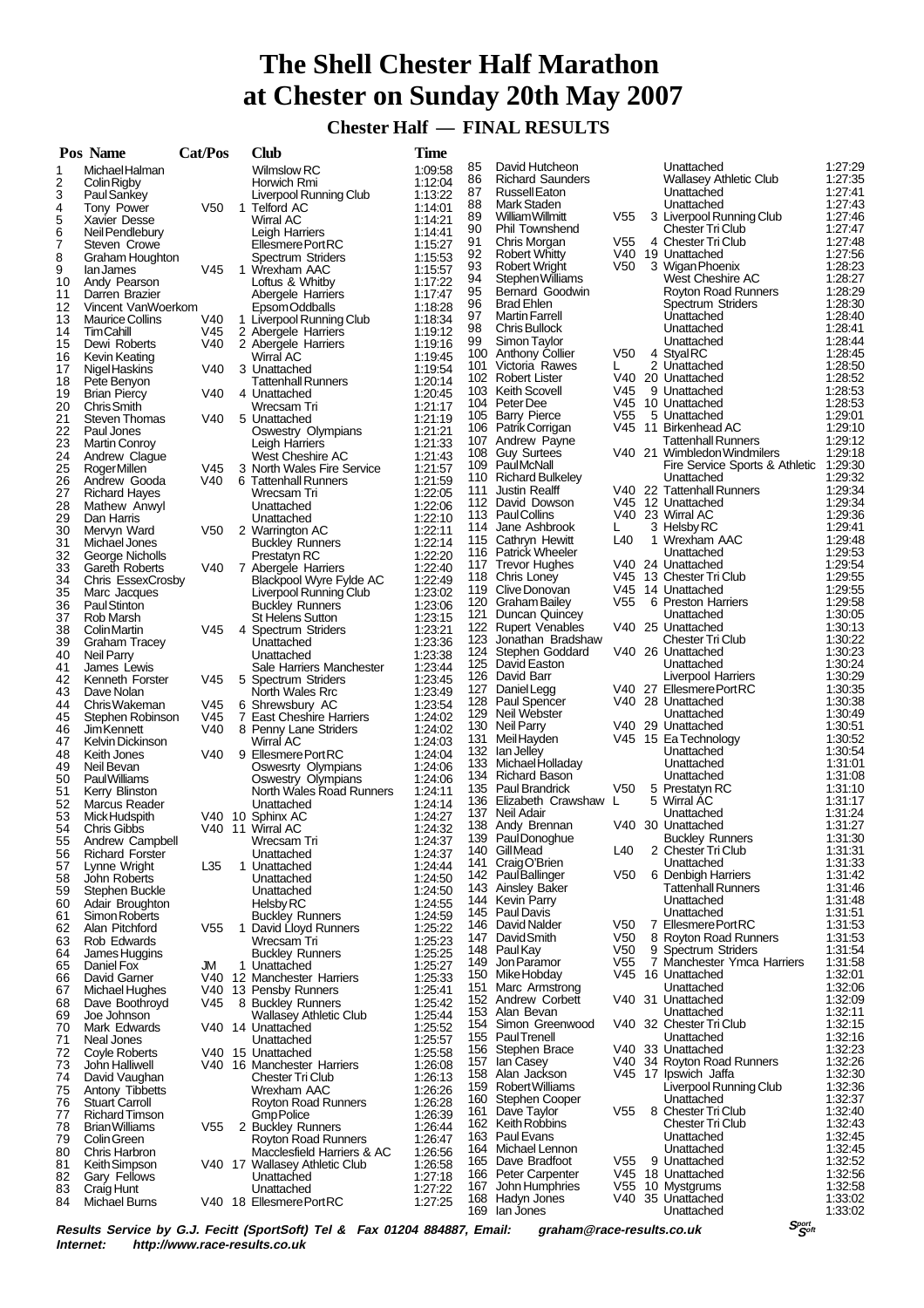| 170        | <b>Craig Briers</b>                      |      |    | Unattached                    | 1:33:06            | 261        | <b>Carol Williams</b>          | L               | 21 Tattenhall Runners          | 1:36:46            |
|------------|------------------------------------------|------|----|-------------------------------|--------------------|------------|--------------------------------|-----------------|--------------------------------|--------------------|
| 171        | Christopher Cain                         | V40. |    | 36 Unattached                 | 1:33:06            | 262        | Donna Macloskey                | L40             | 6 Chester Tri Club             | 1.36.48            |
|            |                                          |      |    |                               |                    |            |                                |                 |                                |                    |
| 172        | Cathy Williamson                         | L35  |    | 2 Unattached                  | 1:33:08            | 263        | Martin Pugh                    |                 | Unattached                     | 1:36:50            |
| 173        | Carol Shaw                               | L45  |    | 1 Helsby RC                   | 1:33:20            | 264        | Deborah Shaw                   | L40             | 7 Royton Road Runners          | 1:36:52            |
| 174        | lan Kilshaw                              | V45  |    | 19 Southport Waterloo         | 1:33:27            | 265        | Colin Barnard                  | V <sub>45</sub> | 30 Unattached                  | 1:36:54            |
| 175        | Gwyn Jones                               |      |    | V40 37 David Lloyd Runners    | 1:33:28            | 266        | John Jennings                  | V45             | 31 Ellesmere Port RC           | 1:36:56            |
|            |                                          |      |    | Unattached                    |                    |            |                                | V40.            |                                |                    |
| 176        | Joseph Sieber                            |      |    |                               | 1:33:31            | 267        | Robin Hughes                   |                 | 49 Unattached                  | 1:36:57            |
| 177        | Dave Oldfield                            |      |    | V50 10 Tattenhall Runners     | 1:33:33            | 268        | David Taylor                   |                 | Unattached                     | 1:36:59            |
| 178        | Barry Gardner                            |      |    | West Cheshire AC              | 1:33:36            | 269        | Katrina Evans                  | L40             | 8 Unattached                   | 1:37:00            |
| 179        | Kevin Wood                               |      |    | V45 20 David Lloyd Runners    | 1:33:36            | 270        | Liz Thornton                   | L45             | 2 Liverpool Running Club       | 1:37:02            |
|            |                                          |      |    | V40 38 Chester Tri Club       | 1:33:37            | 271        |                                |                 |                                |                    |
| 180        | Stephen Spall                            |      |    |                               |                    |            | <b>Anthony Clarke</b>          | V40.            | 50 Unattached                  | 1:37:03            |
| 181        | Andrew Roberts                           |      |    | <b>Chester Tri Club</b>       | 1:33:39            | 272        | Adam Watts                     | V45             | 32 Pensby Runners              | 1:37:05            |
| 182        | <b>DirkMithen</b>                        |      |    | Unattached                    | 1.33.44            | 273        | <b>Matthew Hanley</b>          |                 | Unattached                     | 1:37:07            |
| 183        | <b>Ruth Umerah</b>                       | L40  |    | 3 Stafford Harriers           | 1:33:47            | 274        | Suzanne McDonald               | L35             | 7 Unattached                   | 1:37:10            |
|            |                                          |      |    |                               |                    |            |                                |                 |                                |                    |
| 184        | <b>Barry Williams</b>                    |      |    | Unattached                    | 1:33:50            | 275        | David Pugh                     | V45             | 33 Unattached                  | 1.37.14            |
| 185        | Tim Burnett                              |      |    | Unattached                    | 1:33:54            | 276        | Andrew Nicholson               | V45             | 34 Unattached                  | 1:37:18            |
| 186        | <b>Matthew Gibbs</b>                     |      |    | West Cheshire AC              | 1:33:55            | 277        | Neil Reeves                    |                 | Unattached                     | 1:37:21            |
|            | Mark Flanagan                            |      |    | V40 39 Sunlight Runners       | 1:34:04            | 278        | <b>Colin Palmer</b>            |                 | V45 35 Unattached              | 1:37:25            |
| 187        |                                          |      |    |                               |                    |            |                                |                 |                                |                    |
| 188        | Steve Ashton                             |      |    | Unattached                    | 1:34:06            | 279        | Peter Lewis                    | V50             | 18 Unattached                  | 1:37:29            |
| 189        | Joe Foy                                  |      |    | V50 11 Unattached             | 1:34:06            | 280        | Dave Bradford                  |                 | V40 51 Winston Runners         | 1:37:33            |
| 190        | David Shepherd                           |      |    | V45 21 Holmfirth              | 1:34:10            | 281        | Peter Timson                   |                 | V50 19 Chester Tri Club        | 1:37:34            |
|            | Geoff Shaw                               | V50  |    |                               | 1:34:10            | 282        | Gerald Killen                  | V50             | 20 Maidenhead Athletic Club    |                    |
| 191        |                                          |      |    | 12 Helsby RC                  |                    |            |                                |                 |                                | 1:37:35            |
| 192        | Dieter Allitsch                          |      |    | Unattached                    | 1:34:11            | 283        | Anthony Harper                 | V50             | 21 Unattached                  | 1:37:37            |
| 193        | <b>Philip Shering</b>                    |      |    | V40 40 Unattached             | 1:34:15            | 284        | Neil McCarrick                 |                 | Unattached                     | 1:37:38            |
| 194        | Colin Cartwright                         |      |    | Unattached                    | 1:34:22            | 285        | Karl Prothero                  |                 | <b>Chester Tri Club</b>        | 1:37:40            |
| 195        | Andrea Frost                             | L40  |    | 4 Macclesfield Harriers & AC  | 1:34:24            | 286        | Mark Evans                     |                 | V40 52 Unattached              | 1:37:41            |
|            |                                          |      |    |                               |                    |            |                                |                 |                                |                    |
| 196        | Andrew Turton                            |      |    | Unattached                    | 1:34:27            | 287        | Nicholas Bugler                | JM              | 3 Unattached                   | 1:37:43            |
| 197        | Andy Seal                                |      |    | V45 22 Telford Harriers       | 1:34:31            | 288        | Edward Jones                   |                 | Unattached                     | 1:37:44            |
| 198        | John Goodwin                             |      |    | V40 41 Unattached             | 1:34:36            | 289        | Michael Love                   | V40.            | 53 Unattached                  | 1:37:46            |
|            |                                          |      |    |                               |                    |            |                                |                 |                                |                    |
| 199        | <b>Brett Hoare</b>                       |      |    | Unattached                    | 1:34:38            | 290        | <b>Martin Astley</b>           |                 | V40 54 Unattached              | 1:37:47            |
| 200        | Robert Hipperson                         |      |    | Unattached                    | 1:34:40            | 291        | Ben Erwin                      |                 | Unattached                     | 1:37:49            |
| 201        | <b>Steve Roberts</b>                     |      |    | Unattached                    | 1:34:41            | 292        | Stephen Hall                   |                 | V45 36 Skipton AC              | 1:37:50            |
| 202        | <b>William Scott</b>                     |      |    | V40 42 Unattached             | 1.34.41            | 293        | Mark Hockedy                   |                 | V40 55 Tattenhall Runners      | 1:37:52            |
| 203        |                                          |      |    | V45 23 Unattached             | 1:34:42            | 294        | <b>Robert Boulton</b>          |                 | V40 56 Unattached              | 1:37:54            |
|            | Colin Morris                             |      |    |                               |                    |            |                                |                 |                                |                    |
| 204        | John Delany                              | V60  | -1 | <b>Stockport Harriers</b>     | 1:34:44            | 295        | Mike Cockburn                  |                 | <b>Wallasey Athletic Club</b>  | 1:37:56            |
| 205        | Alison Smith                             | L    |    | 11 Tattenhall Runners         | 1:34:45            | 296        | Colin Ellis                    |                 | V45 37 Unattached              | 1:37:58            |
| 206        | Nigel Henry                              |      |    | V40 43 Unattached             | 1:34:47            | 297        | Susan Fourie                   | L               | 27 Unattached                  | 1:38:00            |
| 207        |                                          |      |    | Unattached                    | 1:34:47            | 298        | David Jones                    |                 | V55 14 Debigh Harriers         | 1:38:01            |
|            | Andrew Lavender                          |      |    |                               |                    |            |                                |                 |                                |                    |
| 208        | <b>Robert Dalton</b>                     |      |    | Deestriders                   | 1:34:49            | 299        | <b>Richard Durcan</b>          |                 | Unattached                     | 1:38:02            |
| 209        | Simon Leeson                             |      |    | V45 24 Unattached             | 1:34:54            | 300        | Keith Elliott                  |                 | V45 38 Abergele Harriers       | 1:38:04            |
| 210        | Steve Halligan                           |      |    | V45 25 Unattached             | 1:34:54            | 301        | Aaron Letch                    |                 | Unattached                     | 1:38:06            |
| 211        | Dave Pearson                             |      |    | V50 13 Lostock AC             | 1:34:57            | 302        | Rachael Wray                   | L               | 28 Unattached                  | 1:38:08            |
|            | 212 Alan Peers                           | V65  | 1  | Spectrum Striders             | 1:34:59            | 303        | <b>MarkSmith</b>               |                 | <b>Bournville Harriers</b>     | 1:38:10            |
|            |                                          |      |    |                               |                    |            |                                |                 |                                |                    |
| 213        | Mark Leather                             | V50  |    | 14 Unattached                 | 1:35:01            | 304        | David Temple                   |                 | Deestriders                    | 1:38:12            |
| 214        | <b>Bill Horobin</b>                      | V55  |    | 11 Unattached                 | 1:35:03            | 305        | Terence Walsh                  |                 | <b>Chester Tri Club</b>        | 1:38:14            |
| 215        | David Capener                            |      |    | V45 26 Unattached             | 1:35:04            | 306        | Peter Harding                  |                 | Unattached                     | 1:38:15            |
| 216        | <b>Tristan Price</b>                     |      |    | Unattached                    | 1:35:09            |            | 307 Terry Coles                | V60             | 3 Spectrum Striders            | 1:38:17            |
|            |                                          |      |    |                               |                    |            |                                |                 |                                |                    |
| 217        | <b>ChrisTimms</b>                        |      |    | Unattached                    | 1:35:11            | 308        | Gerry Rogers                   | V50             | 22 StyalRC                     | 1:38:18            |
| 218        | Robert Olliver                           |      |    | Unattached                    | 1:35:13            | 309        | Darren License                 | V40             | 57 Unattached                  | 1:38:20            |
| 219        | Matthew HeadenJames                      |      |    | Unattached                    | 1:35:20            | 310        | Gary Billington                | V40.            | 58 Unattached                  | 1:38:21            |
| 220        | Harvey Holmes                            | JM.  |    | 2 Unattached                  | 1:35:24            | 311        | <b>Richard Clee</b>            |                 | Unattached                     | 1:38:23            |
| 221        | Russell Dixon                            |      |    | Unattached                    | 1:35:27            | 312        | Simeon Hadebe                  |                 | V40 59 Unattached              | 1:38:24            |
| 222        |                                          |      |    |                               | 1:35:30            |            |                                |                 |                                | 1:38:26            |
|            | Nick Reay                                |      |    | Unattached                    |                    | 313        | Stephen McGarry                |                 | V55 15 Vale Royal AC           |                    |
| 223        | Derek Rodgers                            |      |    | Unattached                    | 1:35:30            | 314        | <b>Martin Middleton</b>        |                 | Unattached                     | 1:38:27            |
| 224        | Gary Jones                               |      |    | Unattached                    | 1:35:39            | 315        | Richard Burnham                |                 | V40 60 Unattached              | 1:38:29            |
|            | 225 Gareth White                         |      |    | Unattached                    | 1:35:40            | 316        | Magnus Walker                  |                 | V40 61 Chester Tri Club        | 1:38:31            |
| 226        |                                          | V50  |    |                               | 1:35 44            | 317        | William Leonard                | V50.            | 23 Unattached                  | 1:38:33            |
|            | Geoffrey Hand                            |      |    | 15 Spectrum Striders          |                    |            |                                |                 |                                |                    |
| 227        | Gary Evans                               |      |    | Unattached                    | 1:35:46            | 318        | Jason Weston                   |                 | Chester Tri Club               | 1:38:35            |
| 228        | <b>Brian Heys</b>                        |      |    | Unattached                    | 1:35:47            | 319        | Adele Cockcroft                | L               | 29 Warrington Road Runners     | 1:38:36            |
| 229        | Giles Hodges                             |      |    | Sandbach Striders             | 1:35:50            | 320        | Craig Morris                   |                 | Unattached                     | 1:38:38            |
| 230        | <b>Paul Holliday</b>                     |      |    | Unattached                    | 1:35:50            | 321        | George Berry                   |                 | Unattached                     | 1:38.40            |
|            |                                          |      |    |                               |                    |            |                                |                 |                                |                    |
| 231        | Huw Roberts                              |      |    | Unattached                    | 1:35:52            | 322        | Alexis SmithO'Shea             |                 | Unattached                     | 1:38:42            |
| 232        | <b>Llyr Emanuel</b>                      |      |    | Unattached                    | 1:35:57            | 323        | Richard Vaughan                |                 | Unattached                     | 1:38:44            |
| 233        | Ellen Darroch                            | L40  |    | 5 Unattached                  | 1:35.57            | 324        | Graham Blair                   |                 | V50 24 Chester Tri Club        | 1:38:46            |
| 234        | Shirley Anderson                         | L35  |    | 3 Warrington Road Runners     | 1:35:59            | 325        | <b>Scott Kirkness</b>          |                 | Unattached                     | 1:38:48            |
| 235        | Duncan Jones                             |      |    | V45 27 Denbigh Harriers       | 1:36:01            | 326        | <b>Timothy Owen</b>            |                 | <b>Tattenhall Runners</b>      | 1.38.50            |
|            |                                          |      |    |                               |                    |            |                                |                 |                                |                    |
| 236        | <b>DavidPhillips</b>                     | V60  |    | 2 Royton Road Runners         | 1:36:06            | 327        | <b>Christopher Ball</b>        |                 | Unattached                     | 1:38:52            |
| 237        | Dave Toft                                |      |    | <b>Buckley Runners</b>        | 1:36:08            | 328        | <b>Gerald Barlow</b>           |                 | V40 62 Unattached              | 1:38:54            |
| 238        | <b>Richard Benson</b>                    | V55  |    | 12 Congleton Harriers         | 1:36:12            | 329        | Derek Farrington               | V45             | 39 Southport Waterloo          | 1:38:56            |
| 239        | <b>Terry Bell</b>                        | V45  |    | 28 Unattached                 | 1:36:13            | 330        | Geoffrey Hughes                | V40.            | 63 Unattached                  | 1:38:59            |
|            |                                          |      |    |                               |                    |            |                                |                 |                                |                    |
| 240        | Christopher Bradbury V55 13 Trentham RC  |      |    |                               | 1:36:13            | 331        | Mark Peplinski                 |                 | Unattached                     | 1:39:01            |
| 241        | Laynie StothartWilde                     | L    |    | 14 Tattenhall Runners         | 1:36:14            | 332        | Matthew Peters                 |                 | Unattached                     | 1:39:03            |
| 242        | Jonathan Hawker                          |      |    | V40 44 Ellesmere Port RC      | 1:36:15            | 333        | Craig Morgan                   |                 | Unattached                     | 1:39:05            |
| 243        | Adam Hyde                                |      |    | Unattached                    | 1:36:16            | 334        | Paul Boughey                   |                 | V40 64 Helsby RC               | 1:39:08            |
| 244        | Gordon Read                              |      |    | V50 16 Penny Lane Striders    | 1:36:16            | 335        | lan Hurry                      |                 | V45 40 Unattached              | 1:39:09            |
|            |                                          |      |    |                               |                    |            |                                |                 |                                |                    |
| 245        | Dawn Urquhart                            | L35  |    | 4 Buckley Runners             | 1:36:18            | 336        | Jonathan Latham                |                 | Unattached                     | 1:39:10            |
| 246        | Robin Smith                              |      |    | Unattached                    | 1:36:20            | 337        | Paul Gascoyne                  |                 | Unattached                     | 1:39:12            |
| 247        | <b>Mark Garside</b>                      |      |    | V40 45 Unattached             | 1:36:21            | 338        | Janet Frost                    | L40             | 9 Chester Tri Club             | 1:39:13            |
| 248        | Angus Law                                | V40  |    | 46 Mersey Triathlon           | 1:36:22            | 339        | Jonathan Lownds                |                 | V40 65 Unattached              | 1:39:14            |
| 249        |                                          | V45  |    |                               | 1:36:24            | 340        | Michael Schofield              |                 | Unattached                     | 1:39:16            |
|            | John HughesRoberts                       |      |    | 29 Prestatyn RC               |                    |            |                                |                 |                                |                    |
| 250        |                                          |      |    | V40 47 Unattached             | 1:36:26            | 341        | James Scott                    | U18             | 1 Unattached                   | 1:39:17            |
| 251        | Graham Dalton                            |      |    | 17 Unattached                 | 1:36:28            | 342        | Katie Brandrick                | L               | 31 Prestatyn RC                | 1:39:19            |
|            | Keith Rens                               | V50  |    |                               | 1:36:30            | 343        | Mike Sheedy                    | V50             | 25 Unattached                  | 1:39:20            |
| 252        | lan Newcombe                             | V40  |    | 48 Unattached                 |                    |            |                                |                 |                                |                    |
|            |                                          |      |    |                               |                    |            |                                |                 |                                |                    |
| 253        | Zoe Tarrach                              | L    |    | 16 Unattached                 | 1:36:32            | 344        | <b>TimBent</b>                 | V40.            | 66 Wrexham AAC                 | 1:39:22            |
| 254        | Lisa Morley                              | L35  |    | 5 Wrexham AAC                 | 1:36:35            | 345        | Simon Banks                    | V40             | 67 Unattached                  | 1:39:23            |
| 255        | Nigel Jones                              |      |    | Holme Pierrepont              | 1:36:37            | 346        | Frank Forshaw                  | V45             | 41 Unattached                  | 1:39:24            |
| 256        | John Vickery                             |      |    | Unattached                    | 1:36:40            | 347        | Colin Benson                   | V45             | 42 Unattached                  | 1:39:25            |
| 257        |                                          |      |    | Unattached                    |                    | 348        |                                | V45             |                                |                    |
|            | <b>Chris Sanders</b>                     |      |    |                               | 1:36:41            |            | Dave Hodgson                   |                 | 43 Unattached                  | 1:39.26            |
| 258        | <b>Ruth Harkness</b>                     | L    |    | 18 Unattached                 | 1:36:42            | 349        | Garry Owens                    | V40             | 68 Unattached                  | 1:39.27            |
| 259<br>260 | <b>Rachel Harvey</b><br>Gwennan Henstock | L35  |    | 6 Unattached<br>20 Unattached | 1:36:44<br>1:36:45 | 350<br>351 | Derek Fullwood<br>Raymond Lunt | V45<br>V40      | 44 Unattached<br>69 Unattached | 1:39:28<br>1:39.29 |

**<sup>S</sup>port <sup>S</sup> Results Service by G.J. Fecitt (SportSoft) Tel & Fax 01204 884887, Email: graham@race-results.co.uk oft Internet: http://www.race-results.co.uk**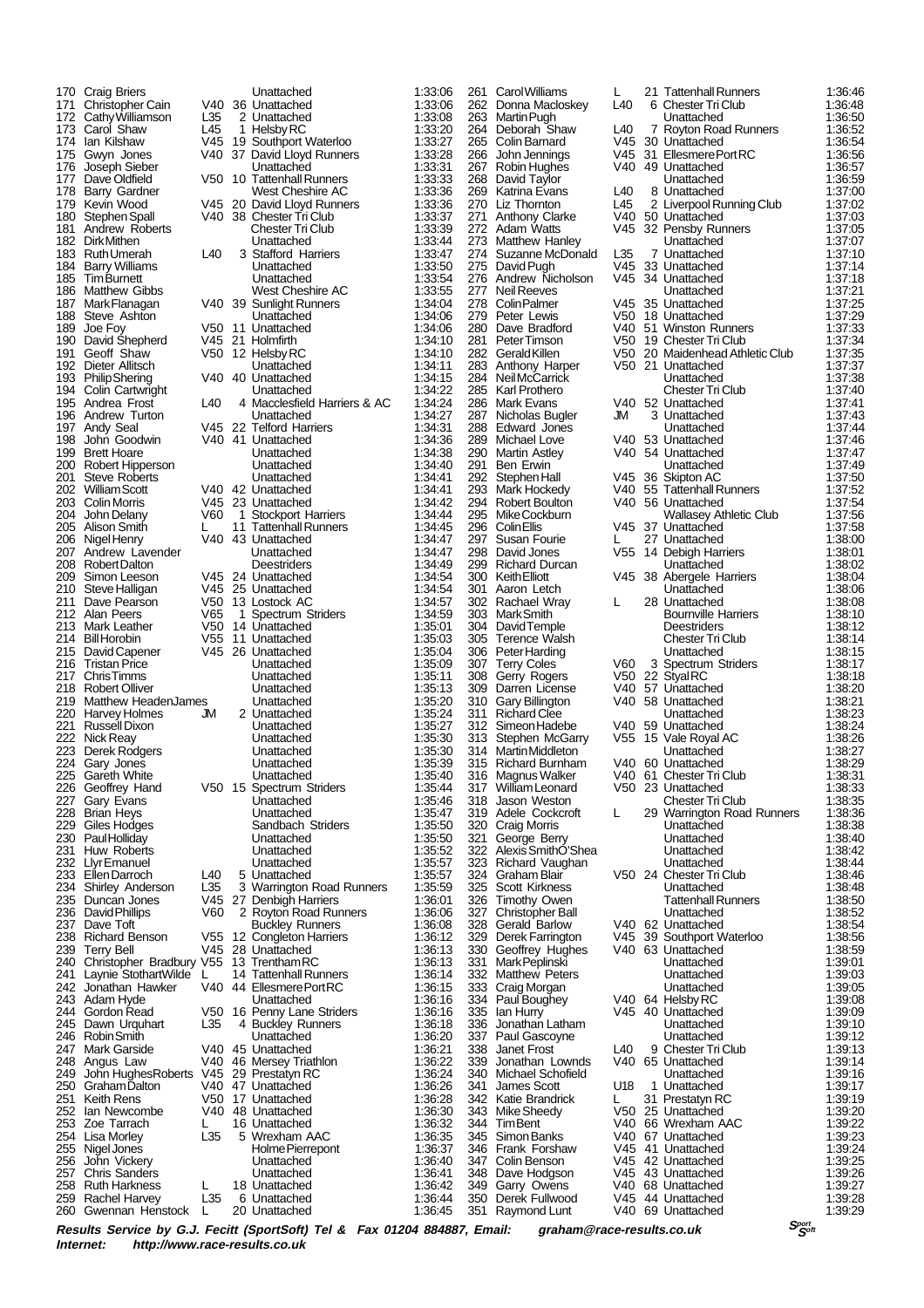| 352             | PaulHunt                       |
|-----------------|--------------------------------|
|                 |                                |
| 353             | John Farrell                   |
| 354             | Glenn Dimelow                  |
| 355             | lan Woodward                   |
| 356             | <b>Brian Clarke</b>            |
| 357             |                                |
| 358             | Charles Dexter<br>Chris Sutton |
| 359             | Robert Kellett                 |
| 360             | Daniel Hancock                 |
| 361             | Christopher Allen              |
| 362             | Christopher Reid               |
| 363             | Andrew Milton                  |
| 364             | Terry Onions                   |
| 365             | Lee <sup>-</sup> Griffith      |
| 366             |                                |
| 367             | Neil Fowler                    |
|                 | Keith Toner                    |
| 368             | Peter Clarkson                 |
| 369             | Michael Griffiths              |
| 370             | Rodney Jones                   |
| 371             | Hugh Derbyshire                |
| 372             | lain Murray                    |
| $\frac{2}{373}$ | Tony Gibson                    |
| 374             | <b>TimCable</b>                |
| 375             | <b>Clive Sykes</b>             |
| 376             | Daniel Campbell                |
| 377             | Sarah Brewer                   |
| 378             | John Brady                     |
| 379             | Elizabeth Bowden               |
| 380             | Brian McCallen                 |
| 381             | <b>Chris Thomas</b>            |
| 382             |                                |
|                 | Liam Walsh                     |
| 383             | Kieron Walsh                   |
| 384             | John Dooley                    |
| 385             | Geoff Read                     |
| 386             | Carol Stynes                   |
| 387             | Chris Thomas                   |
| 388             | TimWarn                        |
| 389             | Glyn Holcroft                  |
| 390             | DamianHudson                   |
| 391             | <b>Philip Goss</b>             |
| 392             | Nigel Foster                   |
| 393             | Bill Hargreaves                |
| 394             | Austin Bell                    |
| 395             | Alison Hendry                  |
| 396             | Alan Durston                   |
| 397             | Alison Macdonald               |
|                 |                                |
| 398             | David Edwards                  |
| 399             | Rob Hardwick                   |
| 400             | Paul Barlow                    |
| 401             | Alan Jenkinson                 |
| 402             | PaulHolmes                     |
| 403             | Martin Cleworth                |
| 404             | Joanne McDonough               |
| 405             | <b>Jack Bradley</b>            |
| 406             | Richard Roberts                |
| 407             | lan Richardson                 |
| 408             | Andrew Johnson                 |
| 409             | Marek Kaminski                 |
| 410             | Benhamin Birks                 |
| 411             | Jonathan White                 |
| 412             | Michael Bygate                 |
| 413             |                                |
|                 | NigelHamer                     |
| 414<br>415      | Nicholas Webster               |
|                 | John Aitken                    |
| 416             | Daniel Picazo                  |
| 417             | Nic Wright                     |
| 418             | Alan James                     |
| 419             | Paul Evans                     |
| 420             | David Gaston                   |
| 421             | PaulGraham                     |
| 422             | David Rogers                   |
| 423             | Peter Smith                    |
| 424             | Jack Thomas                    |
| 425             | Steven Scrivens                |
| 426             | Paul Sargent                   |
| 427             | Graham Wells                   |
| 428             | Joanna Birks                   |
| 429             | David Prodger                  |
| 430             | Daniel Lloyd                   |
| 431             | Karen Jarvis                   |
| 432             | Anne-Marie Evans               |
| 433             | Linda Martin                   |
|                 |                                |
| 434             | Michael Bradley                |
| 435             | Sean Barry                     |
| 436             | <b>Bernie Leadbeater</b>       |
| 437             | Stephen Banks                  |
| 438             | Andrew Holladay                |
| 439             | Lawrie Brown                   |
| 440             | Caroline Brophy                |
| 441             | Kevin Hillins                  |
| 442             | John Foreman                   |

|             | 352 PaulHunt                             |            | Deestriders                                         | 1:39:30            |     | 443 Roger Lines                              |            | V45 57 Unattached                               | 1:42:08            |
|-------------|------------------------------------------|------------|-----------------------------------------------------|--------------------|-----|----------------------------------------------|------------|-------------------------------------------------|--------------------|
| 353         | John Farrell                             |            | Unattached                                          | 1:39:31            | 444 | <b>Steve Evans</b>                           |            | V45 58 Unattached                               | 1:42:10            |
|             | 354 Glenn Dimelow                        |            | V40 70 Unattached                                   | 1:39:32            |     | 445 Simon Kettle                             |            | V40 86 Unattached                               | 1:42:12            |
| 355         | Ian Woodward                             |            | V40 71 Unattached                                   | 1:39:34            |     | 446 Stephen Cook                             |            | V50 34 Winston Runners                          | 1:42:14            |
|             | 356 Brian Clarke<br>357 Charles Dexter   |            | V40 72 Unattached<br>Unattached                     | 1:39:35<br>1:39:36 |     | 447 Andrea Mageean<br>448 Stephen Bishop     | L40        | 14 Chester Tri Club<br>V45 59 Unattached        | 1:42:16<br>1:42:18 |
|             | 358 Chris Sutton                         |            | Unattached                                          | 1:39:38            |     | 449 MichaelBulmer                            |            | Unattached                                      | 1:42:20            |
|             | 359 Robert Kellett                       |            | V40 73 Royton Road Runners                          | 1:39:40            |     | 450 James McHugh                             |            | V55 27 Unattached                               | 1:42:22            |
|             | 360 Daniel Hancock                       |            | Unattached                                          | 1:39:41            | 451 | Jennifer West                                | L.         | 44 Village Road Runners                         | 1:42:24            |
|             | 361 Christopher Allen                    |            | V45 45 Unattached                                   | 1:39:42            |     | 452 Steve McCall                             |            | V45 60 Manchester Harriers                      | 1:42:27            |
|             | 362 Christopher Reid                     |            | V45 46 St Helens Sutton                             | 1.39.44            |     | 453 PeterSmith                               |            | V50 35 Littlewoods Running Club                 | 1:42:28            |
| 363         | Andrew Milton                            |            | Unattached                                          | 1:39:45            |     | 454 Andrew Dimelow                           |            | V40 87 Unattached                               | 1:42:30            |
|             | 364 Terry Onions<br>365 Lee Griffith     |            | V50 26 Gloucester<br>Unattached                     | 1:39:47<br>1:39:48 |     | 455 David Bishop<br>456 Amanda Purves        | L40        | V45 61 Unattached<br>15 Newport And District RC | 1:42:31<br>1:42:33 |
|             | 366 Neil Fowler                          |            | Unattached                                          | 1:39:49            |     | 457 John Walker                              |            | V40 88 North Wales Road Runners                 | 1:42:35            |
|             | 367 Keith Toner                          |            | V40 74 Unattached                                   | 1:39.51            |     | 458 Kevin Sweeney                            |            | Unattached                                      | 1:42:36            |
|             | 368 Peter Clarkson                       |            | V40 75 Unattached                                   | 1:39:52            | 459 | John Owen                                    |            | V45 62 Spectrum Striders                        | 1:42:38            |
| 369         | Michael Griffiths                        |            | V50 27 Wallasey Athletic Club                       | 1:39:54            |     | 460 Stephen Wilkinson                        |            | V50 36 Wesham                                   | 1:42:40            |
|             | 370 Rodney Jones                         |            | V45 47 Unattached                                   | 1:39.55            |     | 461 Lee Pownall                              |            | North Wales Road Runners                        | 1:42:42            |
| 371         | Hugh Derbyshire                          |            | <b>Birkenhead AC</b>                                | 1:39:57            |     | 462 Brian Beattie                            | V60        | 4 West Cheshire AC                              | 1:42:45            |
| 372<br>373. | lain Murray<br>Tony Gibson               |            | Unattached<br>V45 48 North Wales Road Runners       | 1:39:59<br>1:40:02 |     | 463 Paul Hegarty<br>464 Andrew Turner        |            | Unattached<br>Unattached                        | 1:42:48<br>1:42:51 |
|             | 374 TimCable                             |            | V40 76 Unattached                                   | 1:40:05            |     | 465 Stephen Roberts                          | V60        | 5 Pensby Runners                                | 1:42:54            |
|             | 375 Clive Sykes                          |            | V40 77 West Cheshire AC                             | 1:40:08            |     | 466 Matthew Keown                            |            | Unattached                                      | 1:42:56            |
| 376         | Daniel Campbell                          | U18        | 2 Unattached                                        | 1.40:11            |     | 467 Christopher Devoy                        |            | Unattached                                      | 1:42:59            |
| 377         | Sarah Brewer                             | L          | 32 Kirkstall Harriers                               | 1:40:14            |     | 468 Mark Pendlebury                          |            | V45 63 Unattached                               | 1:43:02            |
| 378         | John Brady                               |            | Unattached                                          | 1:40:15            |     | 469 Gareth Ellis                             |            | V45 64 Unattached                               | 1:43:05            |
| 379         | Elizabeth Bowden                         |            | L40 10 Stockport Harriers<br>V55 16 Unattached      | 1:40:16<br>1:40:18 |     | 470 Peter Beevers                            |            | Unattached                                      | 1:43:08            |
|             | 380 BrianMcCallen<br>381 Chris Thomas    |            | V40 78 Unattached                                   | 1:40:19            |     | 471 Daniel Hague<br>472 Robin Elliot         |            | Unattached<br>V45 65 Unattached                 | 1:43:10<br>1:43:13 |
|             | 382 Liam Walsh                           |            | V40 79 Unattached                                   | 1:40.21            |     | 473 Oliver Greening                          | U18        | 4 Unattached                                    | 1:43:16            |
|             | 383 Kieron Walsh                         |            | V45 49 Unattached                                   | 1:40:22            |     | 474 Robert Webster                           |            | V45 66 Tattenhall Runners                       | 1:43:19            |
| 384         | John Dooley                              |            | V55 17 Spectrum Striders                            | 1:40:24            |     | 475 Peter Wooding                            |            | Unattached                                      | 1:43:22            |
| 385         | Geoff Read                               | V55        | 18 Spectrum Striders                                | 1:40:25            |     | 476 Janice Murray                            |            | L40 16 Unattached                               | 1:43:25            |
|             | 386 Carol Stynes                         | L35        | 8 Spectrum Striders                                 | 1:40:27            |     | 477 Christine Dickinson                      | L45        | 4 St Helens Sutton                              | 1:43:26            |
| 388         | 387 Chris Thomas                         |            | V40 80 Spectrum Striders<br>V55 19 United Utilities | 1:40:28<br>1:40:30 | 479 | 478 Joanne Smith                             | L35        | 12 Warrington Road Runners<br>V40 89 Unattached | 1:43:28            |
|             | TimWarn<br>389 Glyn Holcroft             |            | V55 20 Unattached                                   | 1:40:31            |     | John Peaker<br>480 Richard Storer            |            | V40 90 Unattached                               | 1:43:30<br>1:43:32 |
| 390-        | Damian Hudson                            |            | V45 50 Capenhurst                                   | 1:40:33            | 481 | Benjamin JacksRobson                         |            | Unattached                                      | 1:43:34            |
| 391         | <b>Philip Goss</b>                       |            | Unattached                                          | 1:40:34            |     | 482 Janet Trevaskis                          |            | L35 13 Cumberland AC                            | 1:43:36            |
|             | 392 Nigel Foster                         |            | Unattached                                          | 1:40:36            |     | 483 Michael Cope                             |            | V45 67 Unattached                               | 1:43:38            |
| 393         | <b>Bill Hargreaves</b>                   |            | V50 28 Unattached                                   | 1:40:38            |     | 484 Carl Lynn                                |            | V40 91 Unattached                               | 1:43:40            |
|             | 394 Austin Bell                          |            | V50 29 Abergele Harriers                            | 1:40:40            |     | 485 Nigel Melling                            |            | V45 68 Unattached                               | 1:43:42            |
|             | 395 Alison Hendry<br>396 Alan Durston    | L35        | 9 Unattached<br>V55 21 Ellesmere Port RC            | 1:40:42<br>1:40:44 |     | 486 Sarah Taylor<br>487 Malcolm Parry        | L35<br>V65 | 14 Unattached<br>4 Unattached                   | 1:43:44<br>1:43:46 |
|             | 397 Alison Macdonald                     | L40        | 11 Ellesmere Port RC                                | 1:40:45            |     | 488 Paul Worthington                         |            | Unattached                                      | 1:43:48            |
|             | 398 David Edwards                        |            | V50 30 Abergele Harriers                            | 1:40:47            |     | 489 Matt Young                               |            | V40 92 Unattached                               | 1:43:50            |
| 399         | Rob Hardwick                             |            | Penny Lane Striders                                 | 1:40:49            |     | 490 Nicholas Billington                      |            | Unattached                                      | 1:43:52            |
|             | 400 Paul Barlow                          |            | V40 81 Unattached                                   | 1:40:51            |     | 491 Phillip Faulder                          |            | Unattached                                      | 1:43:54            |
|             | 401 Alan Jenkinson                       |            | V55 22 StyalRC                                      | 1:40:52            |     | 492 Paul Carr                                |            | Unattached                                      | 1:43:56            |
|             | 402 PaulHolmes<br>403 Martin Cleworth    |            | Unattached<br>Unattached                            | 1:40:54<br>1:40:56 |     | 493 Robert Oliver<br>494 Michael Storey      |            | V40 93 Deeside AAC<br>Unattached                | 1:43:59<br>1:44:01 |
|             | 404 Joanne McDonough                     | L          | 37 Prestatyn RC                                     | 1:40:58            |     | 495 Jim Edwards                              |            | V55 28 Birkenhead AC                            | 1:44:03            |
|             | 405 Jack Bradley                         |            | V40 82 North Staffs Road Runners                    | 1:40:59            |     | 496 Peter Smith                              |            | V40 94 Unattached                               | 1:44:05            |
|             | 406 Richard Roberts                      |            | Unattached                                          | 1.41.01            |     | 497 Ian Kulkowski                            |            | Unattached                                      | 1:44:08            |
|             | 407 Ian Richardson                       |            | Unattached                                          | 1:41:03            |     | 498 Emily Sharp                              |            | 51 Unattached                                   | 1:44:10            |
|             | 408 Andrew Johnson                       |            | V45 51 Unattached                                   | 1:41:05            |     | 499 Gary Rushby                              |            | Unattached                                      | 1:44:12            |
|             | 409 MarekKaminski<br>410 Benhamin Birks  |            | V50 31 Wrekin Road Runners                          | 1:41:06<br>1.41.08 |     | 500 Emily Maxfield<br>501 Sean Simmons       | L          | 52 Unattached<br><b>Chester Tri Club</b>        | 1:44:15<br>1:44:17 |
| 411         | Jonathan White                           |            | Unattached<br>Unattached                            | 1:41:09            |     | 502 Andy Morriss                             |            | V40 95 Unattached                               | 1:44:20            |
|             | 412 Michael Bygate                       |            | V55 23 Unattached                                   | 1:41:11            |     | 503 Luke Ford                                |            | Unattached                                      | 1:44:20            |
|             | 413 NigelHamer                           |            | Unattached                                          | 1:41:12            |     | 504 Dean Barlow                              |            | Unattached                                      | 1:44:21            |
|             | 414 Nicholas Webster                     |            | Unattached                                          | 1:41:14            |     | 505 Sara Atkinson                            |            | L40 17 Tattenhall Runners                       | 1:44:22            |
|             | 415 John Aitken                          |            | Unattached                                          | 1:41:15            |     | 506 Mark Peers                               |            | V40 96 Unattached                               | 1:44:23            |
|             | 416 Daniel Picazo<br>417 Nic Wright      |            | Unattached<br>V45 52 Unattached                     | 1:41:17<br>1:41:21 | 507 | Jez Scriven<br>508 Roy Price                 |            | Unattached<br>Unattached                        | 1:44:24<br>1:44:24 |
|             | 418 Alan James                           |            | V55 24 Unattached                                   | 1:41:25            |     | 509 Darron Rogers                            |            | Unattached                                      | 1:44:25            |
|             | 419 Paul Evans                           |            | V50 32 Great Yarmouth Road Runners 1:41:30          |                    |     | 510 Peter Edmondson                          |            | V45 69 Unattached                               | 1:44:26            |
|             | 420 David Gaston                         |            | V45 53 Unattached                                   | 1:41:30            | 511 | Bronwen Lord                                 | L40        | 18 Oswestry Olympians                           | 1:44:27            |
|             | 421 PaulGraham                           |            | Unattached                                          | 1:41:31            |     | 512 Phil Roscoe                              |            | Unattached                                      | 1:44:28            |
|             | 422 David Rogers                         |            | V45 54 Unattached                                   | 1.41.32            |     | 513 Mark Stockton                            |            | Unattached                                      | 1:44:28            |
|             | 423 PeterSmith                           |            | V40 83 Abergele Harriers                            | 1:41:33            |     | 514 Danny McGlynn                            |            | Unattached                                      | 1:44:29            |
|             | 424 Jack Thomas<br>425 Steven Scrivens   | V65        | 2 Buckley Runners<br>V40 84 Unattached              | 1:41:34<br>1:41:35 |     | 515 Joanne ClishamMarsh L<br>516 Gary Martin |            | 55 St Helens Sutton<br>Unattached               | 1:44:30<br>1:44:31 |
|             | 426 Paul Sargent                         |            | V45 55 Unattached                                   | 1:41:36            |     | 517 Kevin Thomas                             |            | Unattached                                      | 1:44:32            |
|             | 427 Graham Wells                         |            | Unattached                                          | 1:41:38            |     | 518 James Dow                                |            | V45 70 Unattached                               | 1:44:33            |
|             | 428 Joanna Birks                         | L35        | 10 Unattached                                       | 1:41:40            |     | 519 Martin McCormick                         |            | V45 71 Unattached                               | 1.44.34            |
|             | 429 David Prodger                        |            | Unattached                                          | 1:41:41            |     | 520 Steven Jones                             |            | Unattached                                      | 1:44:35            |
|             | 430 Daniel Lloyd                         | U18        | 3 Unattached                                        | 1:41:43            |     | 521 Michael Clark                            |            | Unattached                                      | 1:44:36            |
|             | 431 Karen Jarvis<br>432 Anne-Marie Evans | L45<br>L35 | 3 St Helens Sutton                                  | 1:41:45<br>1:41:46 |     | 522 Noel Cheseldine<br>523 Andrew JonesOwen  |            | <b>Village Road Runners</b><br>Unattached       | 1:44:37<br>1.44.39 |
|             | 433 Linda Martin                         | L40        | 11 Unattached<br>12 Unattached                      | 1:41:48            |     | 524 Hannah Sissons                           | IJ         | 1 Unattached                                    | 1:44:40            |
|             | 434 Michael Bradley                      |            | V50 33 Spectrum Striders                            | 1:41:50            |     | 525 Peter Rooney                             |            | V40 97 Deestriders                              | 1:44:41            |
|             | 435 Sean Barry                           |            | <b>Wilmslow RC</b>                                  | 1:41:52            |     | 526 Graeme Alexander                         |            | Unattached                                      | 1:44:42            |
|             | 436 Bernie Leadbeater                    |            | V55 25 Unattached                                   | 1:41:54            |     | 527 Anthony Penlington                       |            | V40 98 Unattached                               | 1:44:43            |
|             | 437 Stephen Banks                        | V55        | 26 Unattached                                       | 1:41:56            |     | 528 David Redpath                            |            | V55 29 Spectrum Striders                        | 1:44:45            |
|             | 438 Andrew Holladay                      |            | Unattached                                          | 1:41:58            |     | 529 Eric Davies                              |            | V50 37 Unattached                               | 1:44:46            |
|             | 439 Lawrie Brown<br>440 Caroline Brophy  | V65<br>L40 | 3 Birkenhead AC<br>13 Unattached                    | 1:42:00<br>1:42:02 |     | 530 Andy Martin<br>531 Alan Clarey           |            | V40 99 Unattached<br>V50 38 Mossley Hill AC     | 1:44:47<br>1:44:49 |
|             | 441 Kevin Hillins                        |            | V45 56 North Staffs Road Runners                    | 1:42:04            |     | 532 John Heap                                |            | Unattached                                      | 1:44:50            |
|             | 442 John Foreman                         |            | V40 85 Unattached                                   | 1:42:06            |     | 533 Rory Tompsett                            |            | Unattached                                      | 1:44:51            |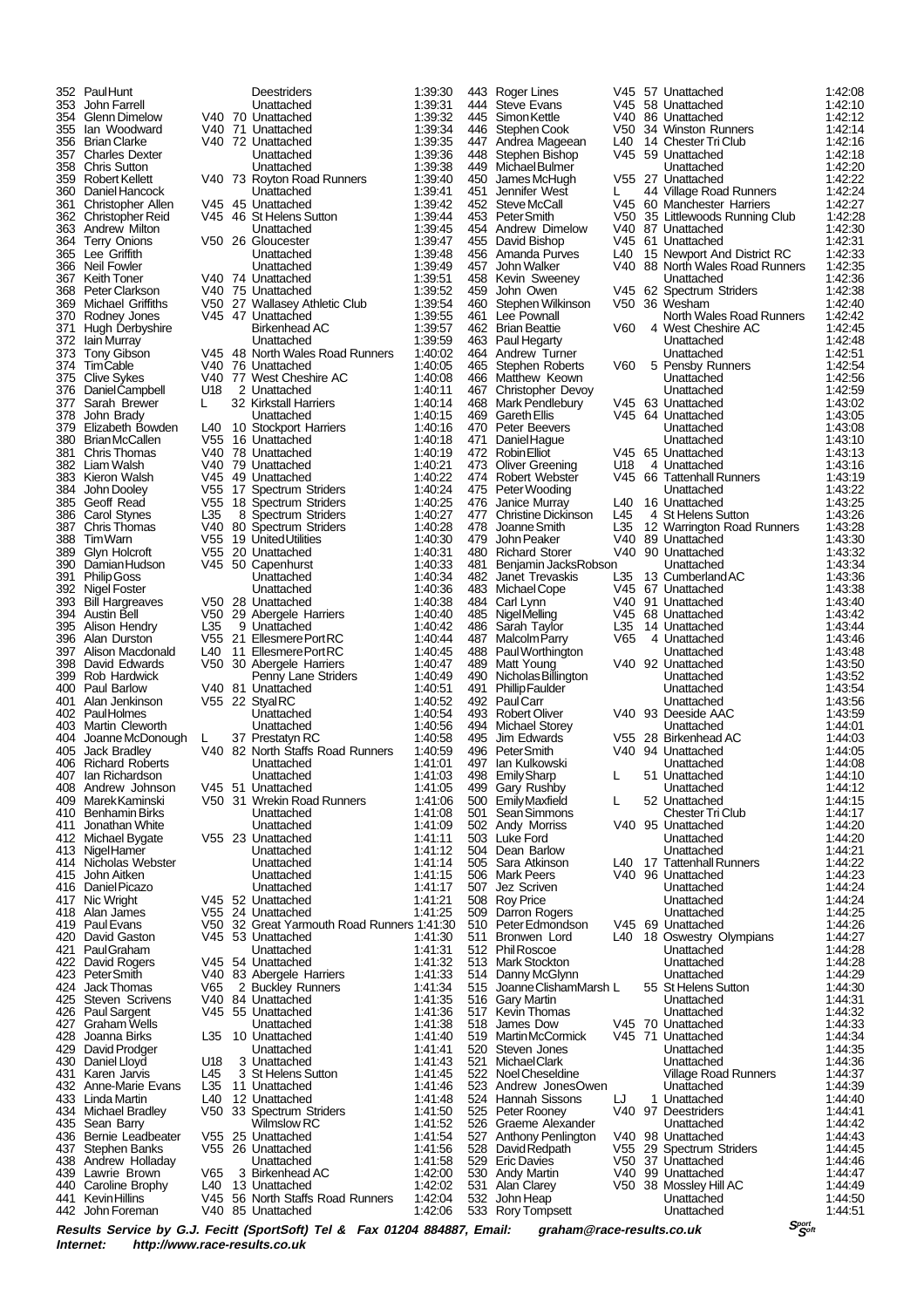565 Nigel Cosford V40 103 Unattached<br>566 Brian Hampson V60 6 Unattached 51 Stuart Warburton Unattached Unattached<br>Greg Currill Unattached Mark Simcox V40 113 Unattached<br>
Paul Miles V45: 82 Unattached 623 David Seenan V40 114 Unattached 1:47:19 Simon Straker

534 Peter Weir West Cheshire AC 1:44:53 535 Zack Coates U18 5 Unattached 1:44:54 536 Aidan Miller U18 6 Unattached 1:44:55 537 Leanne Emberton L18 1 Unattached 1:44:57<br>538 Andrew Upton Unattached 1:44:58 538 Andrew Upton Unattached 1:44:58 539 Giles Pierce Unattached 1:45:00 540 Maxwell Williams Unattached 1:45:01<br>541 Simon Warburton Unattached 1:45:02 541 Simon Warburton Unattached 1:45:02 542 Alison Plested L40 19 Unattached 1:45:04 543 Alan Cooper V55 30 West Cheshire AC 1:45:05 544 Chris Moore V40 100 Unattached 1:45:06<br>545 David Feakes V45 72 Unattached 1:45:08 545 David Feakes V45 72 Unattached 1:45:08<br>546 Judith Jones 145 5 Unattached 1:45:09 546 Judith Jones L45 5 Unattached 1:45:09 547 Simon Jones Unattached 1:45:11 548 Paul; Fiddler **Caulists** Unattached 1:45:11<br>549 Bernard Farrell V55 31 Manchester Harriers 1:45:12 549 Bernard Farrell V55 31 Manchester Harriers 1:45:12 550 Dennis McLaughlin V55 32 Unattached 1:45:13 551 Dave Thompson V50 39 Spectrum Striders 1:45:14 552 Christopher Bullock Unattached 1:45:15 553 Rosemary Rogers L55 1 Bs Deestriders 1:45:16<br>554 Mark Gould Unattached 1:45:17 554 Mark Gould Communication Unattached 1:45:17<br>555 Bryan Saunders 1:50 40 Unattached 1:45:18 555 Bryan Saunders V50 40 Unattached 1:45:18 556 Robert PrysOwen V55 33 Unattached 1:45:20 557 Sarah Henshaw L 61 Deestriders 1:45:21 558 Mark Barrington Unattached 1:45:23 559 Alan Bennett V45 73 Unattached 1:45:24 560 Christopher Tibbett Unattached 1:45:26<br>561 PhilipSumner 1:45:26 V40 101 Unattached 1:45:27 561 Philip Sumner V40 101 Unattached 1:45:27 562 Steven Hancox V45 74 Unattached 1:45:28 563 Tess Beech L 62 Village Road Runners 1:45:30 564 Liam Fitzpatrick 1.45:31<br>565 Nigel Cosford 1:45:33<br>566 Brian Hampson 1:46:32<br>566 Brian Hampson 1:46:34 566 Brian Hampson V60 6 Unattached 1:45:34 567 Justin Whitford Consumer Consumer Unattached 1:45:36<br>568 Leigh Walker Unattached 1:45:36 568 Leigh Walker Unattached 1:45:37 569 Ravi Bansal Unattached 1:45:38 570 Neil Lambert Littlewoods Running Club 1:45:39 Form Dyne U18 7 Unattached 1:45:40<br>Tony Tansley V40 104 Unattached 1:45:41 572 Tony Tansley 1:45:41 V40 104 Unattached 1:45:41 1:45:41 1:45:41 573 Ian Hayes Unattached 1:45:42 574 Gregory Cattin **1:45:43**<br>575 Ian Killen 1:45:44 V40 105 Unattached 1:45:44 1:45:44 575 Ian Killen V40 105 Unattached 1:45:44<br>576 Michael McMahon V45 75 Unattached 1:45:45 576 Michael McMahon V45 75 Unattached 1:45:45 577 Neil Brow V40 106 Unattached 1:45:46<br>578 Ian Biggs V40 107 Somer Athletic Club 1:45:48 578 Ian Biggs V40 107 Somer Athletic Club 1:45:48 579 Trevor Hough  $V45$  76 Unattached 1:45:50<br>580 Simon Duffy **1:45:52** Unattached 1:45:52 580 Simon Duffy Unattached 1:45:52 581 M VanKralingen L 63 Tattenhall Runners 1:45:54 582 Margaret Williams L50 1 Northern Veterans AC 1:45:56 583 Nefyn Williams V55 34 Northern Veterans AC 1:45:58 584 Gary Bullen Unattached 1:46:00 585 Ian Jackson Unattached 1:46:02 586 Simon Trueman Unattached 1:46:04 587 Philip Nettleton V50 41 Skipton AC 1:46:07 588 Robert Edleston V45 77 Unattached 1:46:09 589 Neil McAndrew Unattached 1:46:11 590 Ceri Hoppe L35 15 Unattached 1:46:13 591 Sue Attwood L45 6 Unattached 1:46:15 592 Robert Pierce Unattached 1:46:17 593 Simon Chynoweth V45 78 Unattached 1:46:19<br>594 Jane Binyon 1:46:19 1:46:21<br>594 Jane Binyon 1:46:21 594 Jane Binyon L45 7 Unattached 1:46:21 595 Andrew Williams V40 108 Unattached 1:46:24 596 John Pauley Unattached 1:46:25 597 Alwyn Williams Unattached 1:46:26<br>598 Keith Andrews V40 109 Liverpool Running Club 1:46:27 V40 109 Liverpool Running Club 599 Neil Oxley Unattached 1:46:28 600 Alan Beaumont Unattached 1:46:29<br>601 Terry Coppenhall V40 110 Sandbach Striders 1:46:30<br>602 Andrew Williams V40 111 Unattached 1:46:31 V40 110 Sandbach Striders 1:46:30<br>V40 111 Unattached 1:46:31 602 Andrew Williams V40 111 Unattached 1:46:31 603 Richard Holmes Unattached 1:46:32 604 Gordon McLeod V45 79 Sunlight Runners 1:46:33 60:36 Mark Pilliner Unattached 1:46:36<br>Stephen Parry 1:46:40 Unattached 1:46:40 606 Stephen Parry V45 80 Unattached 1:46:40<br>607 Stephen Anderson V40 112 Unattached 1:46:40 607 Stephen Anderson V40 112 Unattached 1:46:44 608 Joe Delaney V50 42 Village Road Runners 1:46:48 609 Christopher Clulow Unattached 1:46:50<br>610 John Griffith V45 81 Littlewoods Running Club 1:46:52 610 John Griffith V45 81 Littlewoods Running Club 1:46:52 611 Mike Carr V55 35 Road Runners Club 1:46:54 612 Thomas Atherton V50 43 Unattached 1:46:58<br>613 Stuart Warburton Unattached 1:47:03 614 Greg Currill Unattached 1:47:08 615 David Riddy Unattached 1:47:09 616 Michael Williams Unattached 1:47:10<br>617 Donald Warwood V60 7 Unattached 1:47:11 617 Donald Warwood V60 7 Unattached 1:47:11 618 Keith Edwards V50 44 Unattached 1:47:13<br>619 Mark Simcox V40 113 Unattached 1:47:14 620 Paul Miles V45 82 Unattached 1:47:15 621 Stephen Craddock Unattached 1:47:16 622 Phil Jones V55 36 Helsby RC 1:47:18<br>623 David Seenan V40 114 Unattached 1:47:19

625 Malcolm Brown V6<br>626 Keith Weston V5 626 Keith Weston V5<br>627 Kevin Woods V4 627 Kevin Woods V<br>628 Samantha Roberts L 628 Samantha Roberts<br>629 C Lightfoot 629 C Lightfoot<br>630 Robert Hick 630 Robert Hicks<br>631 Kent Humphreys V4 631 Kent Humphreys V4<br>632 Karl Rixham U18 632 Karl Rixham<br>633 Ciaran Dohe 633 Ciaran Doherty<br>634 Peter Jones V4 634 Peter Jones<br>635 Patrick Murr 635 Patrick Murray<br>636 Vicky Leese L Vicky Leese 637 Nathan Monshin Unattached 1:47:36 638 Ian Coney V4<br>639 Matthew Smith U1 639 Matthew Smith U1<br>640 Joseph McArdle V4 640 Joseph McArdle<br>641 Michael Jones 641 Michael Jones<br>642 David Gater David Gater 643 Dave Roach<br>644 Peter Joddre 644 Peter Joddrell<br>645 Andrew Finlav V4 645 Andrew Finlay<br>646 Greg Emslie 646 Greg Emslie<br>647 Sophie Campbell L Sophie Campbell 648 Dominique Miller<br>649 James Edwards 649 James Edwards<br>650 Stephen Reardo 652 Stephen Boyd V5<br>653 Clare Nicholls L 653 Clare Nicholls<br>654 Robert Biggs 654 Robert Biggs<br>655 Caroline Williams L4 655 Caroline Williams L4<br>656 Nicholas Evans V4<br>657 Ian Wilbraham V4 Nicholas Evans V4<br>IanWilbraham V4 657 Ian Wilbraham V4<br>658 Chris Jones V4 658 Chris Jones V4<br>659 NickMinion V4 659 Nick Minion V45 83 Chester Tri Club 1:48:20 660 Simon Wright V4<br>661 Jeremy Black V4 661 Jeremy Black V4<br>662 Alexander Ward U1 664 Graham Tyson V4<br>665 Beverlev Lee L50 665 Beverley Lee<br>666 (No. 1804) 666 ( No. 1804 )<br>667 Grace Hart L35 667 Grace Hart L35<br>668 Nichola Bowness L<br>669 Paul Faraway V4 668 Nichola Bowness<br>669 Paul Faraway 669 Paul Faraway V4<br>670 William Swift V5 67 William Swift<br>Alan Pope 1:18:26:26<br>V5 671 Alan Pope V55 39 Unattached 1:48:27 672 Michael Regan<br>673 Lee Brennan 673 Lee Brennan Sunlight Runners 1:48:28 674 David Barclay V4<br>675 Judith Jones L40 675 Judith Jones<br>676 David Perkins V5 676 David Perkins<br>677 Nick Dingle 677 Nick Dingle<br>678 Jeff Broad 678 Jeff Broadhurst<br>679 Alison Briscoe 140 679 Alison Briscoe L4<br>680 Clive Briscoe V4 680 Clive Briscoe V4<br>681 Stephen Botham V4 681 Stephen Botham<br>682 Denzil Gregory 682 Denzil Gregory 683 Mark Lyon<br>684 Graeme Jones V4 684 Graeme Jones<br>685 Peter Hastings 685 Peter Hastings<br>686 James Birch 1/6 686 James Birch V65 5 Unattached 1:48:40 687 Simon Power V4<br>688 Jayne Boyle L40 688 Jayne Boyle L<br>689 Claire Lunn L Claire Lunn L<br>1:3! Valentine 1:3! 690 Jill Valentine<br>691 John Husse 691 John Hussey<br>692 Robert Smith V4 692 Robert Smith V4<br>693 Debbie Hampton L40 693 Debbie Hampton<br>694 Rory Stiles 694 Rory Stiles<br>695 Ian Sydenh 695 Ian Sydenham<br>696 Nicolas Chadw 698 Carl Joyce V4<br>699 PhilipMorris V4 699 Philip Morris<br>700 Craig Sheeh 700 Craig Sheehan<br>701 Elizabeth Wins 701 Elizabeth Winston L<br>702 Anthony Denby V4 702 Anthony Denby V4<br>703 Simon Gowers V5 703 Simon Gowers<br>704 Robert Whittall 704 Robert Whittall<br>705 Miles Dearden 705 Miles Dearden<br>706 Jude Hughes L 706 Jude Hughes<br>707 Rob Jenkins 707 Rob Jenkins<br>Angela O'Grady L55 708 Angela O'Grady L<br>709 Jane Garner 1: 709 Jane Garner Ludwig<br>710 Jacquie Shannon Lu Jacquie Shannon L<br>Joanne Fellows L3: 711 Joanne Fellows L3:<br>712 Paul Wilkes V4 Paul Wilkes 713 Timothy Davies<br>714 John Bamforth V5 714 John Bamforth V5<br>715 Roy Jones V5 Roy Jones

|            | 625 Malcolm Brown                                                     | V60          | 8 Unattached                                              |                                 | 1:47:22            |
|------------|-----------------------------------------------------------------------|--------------|-----------------------------------------------------------|---------------------------------|--------------------|
|            | 626 Keith Weston                                                      |              | V50 45 Unattached                                         |                                 | 1.47.24            |
|            | 627 Kevin Woods<br>628 Samantha Roberts                               |              | V40 115 Unattached<br>L 68 Chester Tri Club               |                                 | 1:47:25<br>1:47:27 |
|            | 629 C Lightfoot                                                       |              | Unattached                                                |                                 | 1:47:28            |
|            | 630 Robert Hicks                                                      |              | Unattached                                                |                                 | 1:47:29            |
|            | 631 Kent Humphreys                                                    |              | V40 116 Unattached                                        |                                 | 1:47:30            |
|            | 632 Karl Rixham<br>633 Ciaran Doherty                                 |              | U <sub>18</sub> 8 Unattached<br>Unattached                |                                 | 1:47:31<br>1:47:32 |
|            | 634 Peter Jones                                                       |              | V40 117 Deeside AAC                                       |                                 | 1:47:33            |
|            | 635 Patrick Murray                                                    |              | Unattached                                                |                                 | 1:47:34            |
| 636        | Vicky Leese                                                           | L.           | 69 Unattached                                             |                                 | 1:47:35            |
|            | 637 Nathan Monshin<br>638 Ian Coney                                   |              | Unattached<br>V40 118 Unattached                          |                                 | 1:47:36<br>1:47:37 |
|            | 639 Matthew Smith                                                     |              | U18 9 Unattached                                          |                                 | 1.47:38            |
|            | 640 Joseph McArdle                                                    |              | V40 119 Village Road Runners                              |                                 | 1:47:39            |
|            | 641 Michael Jones<br>642 David Gater                                  |              | <b>Chester Tri Club</b><br>Unattached                     |                                 | 1.47:40<br>1.47:41 |
|            | 643 Dave Roach                                                        |              | Unattached                                                |                                 | 1:47:42            |
|            | 644 Peter Joddrell                                                    |              | Unattached                                                |                                 | 1.47.43            |
|            | 645 Andrew Finlay                                                     |              | V40 120 Unattached                                        |                                 | 1 47 44            |
|            | 646 GregEmslie<br>647 Sophie Campbell                                 | L.           | Unattached<br>70 Unattached                               |                                 | 1:47:45<br>1:47:46 |
|            | 648 DominiqueMiller                                                   |              | Chester Tri Club                                          |                                 | 1:47:47            |
|            | 649 James Edwards                                                     |              | Unattached                                                |                                 | 1:47:48            |
| 651        | 650 Stephen Reardon<br>Jeff Cordwell                                  |              | Unattached                                                |                                 | 1:47:49<br>1:47:50 |
|            | 652 Stephen Boyd                                                      |              | V55 37 Royton Road Runners<br>V50 46 Fitness First Gorton |                                 | 1:47:52            |
|            | 653 Clare Nicholls                                                    | $\mathsf{L}$ | 71 Unattached                                             |                                 | 1:47:53            |
|            | 654 Robert Biggs                                                      |              | Unattached                                                |                                 | 1.47.54            |
|            | 655 Caroline Williams L40 20 Oswestry Olympians<br>656 Nicholas Evans |              | V40 121 Unattached                                        |                                 | 1:47:55<br>1:47:58 |
|            | 657 lanWilbraham                                                      |              | V40 122 Unattached                                        |                                 | 1:47:59            |
|            | 658 Chris Jones                                                       |              | V40 123 Wrexham AAC                                       |                                 | 1:48:01            |
|            | 659 NickMinion                                                        |              | V45 83 Chester Tri Club                                   |                                 | 1.48:20            |
|            | 660 Simon Wright<br>CC4 Jangru Plask<br>661 Jeremy Black              |              | V40 124 Unattached<br>V40 125 Unattached                  |                                 | 1:48:20<br>1:48:21 |
|            | 662 Alexander Ward                                                    |              | U18 10 Unattached                                         |                                 | 1:48:21            |
|            | 663 Stephen Wilson                                                    |              | V40 126 Unattached                                        |                                 | 1.48.22            |
|            | 664 Graham Tyson                                                      |              | V45 84 Unattached                                         |                                 | 1:48:22            |
|            | 665 Beverley Lee<br>666 (No. 1804)                                    |              | L50 2 Winston Runners<br>Unattached                       |                                 | 1:48:23<br>1:48:24 |
| 667        | Grace Hart                                                            |              | L35 16 Tattenhall Runners                                 |                                 | 1:48:24            |
|            | 668 Nichola Bowness                                                   | L.           | 75 Unattached                                             |                                 | 1:48:25            |
|            | 669 Paul Faraway<br>670 William Swift                                 |              | V40 127 Unattached                                        |                                 | 1:48:25<br>1:48:26 |
|            | 671 Alan Pope                                                         |              | V55 38 Pensby Runners<br>V55 39 Unattached                |                                 | 1:48:27            |
|            | 672 Michael Regan                                                     |              | V45 85 Unattached                                         |                                 | 1:48:27            |
|            | 673 Lee Brennan                                                       |              | Sunlight Runners                                          |                                 | 1:48:28            |
|            | 674 David Barclay<br>675 Judith Jones<br>676 David Perkins            |              | V45 86 Unattached<br>L40 21 Unattached                    |                                 | 1:48:28<br>1:48:29 |
|            |                                                                       |              | V55 40 Unattached                                         |                                 | 1:48:30            |
|            | 677 Nick Dingle                                                       |              | Unattached                                                |                                 | 1:48:30            |
|            | 678 Jeff Broadhurst<br>679 Alison Briscoe                             | L40          | Unattached<br>22 Unattached                               |                                 | 1:48:31<br>1:48:31 |
|            | 680 Clive Briscoe                                                     |              | V45 87 Unattached                                         |                                 | 1:48:32            |
| 681        | Stephen Botham                                                        |              | V45 88 Wrecsam Tri                                        |                                 | 1:48:33            |
|            | 682 Denzil Gregory                                                    |              | Unattached                                                |                                 | 1:48:34            |
|            | 683 Mark Lyon<br>684 Graeme Jones                                     |              | Unattached<br>V45 89 Liverpool Running Club               |                                 | 1:48:35<br>1:48:37 |
|            | 685 Peter Hastings                                                    |              | Unattached                                                |                                 | 1:48:38            |
| 686        | James Birch                                                           | V65          | 5 Unattached                                              |                                 | 1:48:40            |
| 687        | Simon Power                                                           |              | V40 128 Unattached                                        |                                 | 1:48:41            |
| 688<br>689 | Jayne Boyle<br>Claire Lunn                                            | L40<br>L.    | 23 West Cheshire AC<br>79 Unattached                      |                                 | 1:48:43<br>1:48:44 |
| 690        | Jill Valentine                                                        | L35          | 17 Unattached                                             |                                 | 1:48:46            |
| 691        | John Hussey                                                           |              | Unattached                                                |                                 | 1:48:47            |
|            | 692 Robert Smith<br>693 Debbie Hampton                                |              | V45 90 Unattached<br>L40 24 Unattached                    |                                 | 1.48.49<br>1:48:50 |
|            | 694 Rory Stiles                                                       |              | Unattached                                                |                                 | 1:48:52            |
|            | 695 lan Sydenham                                                      |              | Unattached                                                |                                 | 1.48.53            |
| 696        | Nicolas Chadwick                                                      |              | Unattached                                                |                                 | 1:48:54            |
|            | 697 Andrew Pollard<br>698 Carl Joyce                                  |              | V40 129 Unattached<br>V40 130 Unattached                  |                                 | 1:48:55<br>1:48:56 |
| 699        | <b>PhilipMorris</b>                                                   |              | V40 131 Unattached                                        |                                 | 1:48:57            |
| 700        | Craig Sheehan                                                         |              | Unattached                                                |                                 | 1:48:58            |
| 701        | Elizabeth Winston                                                     | L.           | 82 Unattached                                             |                                 | 1:48:59            |
|            | 702 Anthony Denby<br>703 Simon Gowers                                 |              | V40 132 Unattached<br>V50 47 Unattached                   |                                 | 1:49:00<br>1:49:02 |
|            | 704 Robert Whittall                                                   |              | Unattached                                                |                                 | 1:49:04            |
|            | 705 Miles Dearden                                                     |              | Unattached                                                |                                 | 1:49:07            |
|            | 706 Jude Hughes                                                       | L.           | 83 Unattached                                             |                                 | 1:49:10            |
|            | 707 Rob Jenkins<br>708 Angela O'Grady                                 | L55          | Unattached<br>2 Unattached                                |                                 | 1:49:12<br>1:49:15 |
|            | 709 Jane Garner                                                       | L.           | 85 Fitness First Gorton                                   |                                 | 1:49:18            |
|            | 710 Jacquie Shannon                                                   | L.           | 86 Unattached                                             |                                 | 1:49:19            |
| 711        | Joanne Fellows<br>712 PaulWilkes                                      |              | L35 18 West Cheshire AC<br>V40 133 Unattached             |                                 | 1:49:21<br>1:49:22 |
| 713        | <b>Timothy Davies</b>                                                 |              | Unattached                                                |                                 | 1:49:24            |
| 714        | John Bamforth                                                         |              | V55 41 Unattached                                         |                                 | 1:49:25            |
|            | 715 Roy Jones                                                         |              | V50 48 Unattached                                         |                                 | 1:49:27            |
|            | $F$ mail: $\alpha r$ aham@race-requite co uk                          |              |                                                           | $S_{\text{Cont}}^{\text{port}}$ |                    |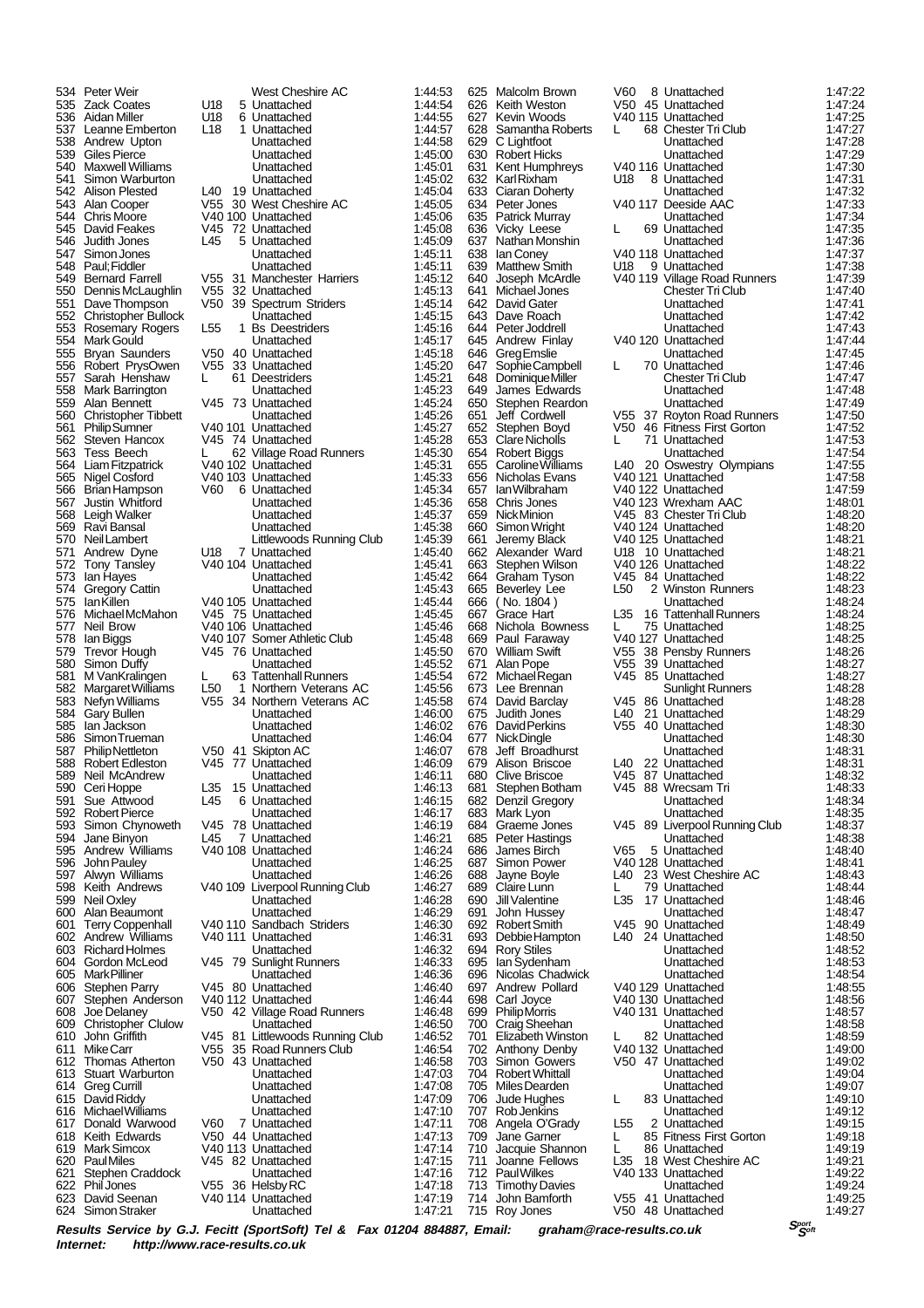Robert Jones<br>
Simon ThelwallJones 804 Naomi Graham L35 24 Unattached 1:51:31 805 Gerrard Newrick Unattached 1:51:33

716 Joseph Lyons Unattached 1:49:29 717 David Jones V40 134 Unattached 1:49:30 718 Ian Robson Unattached 1:49:32 719 Anoop Jayakkar Unattached 1:49:33 720 Michael Edwards Unattached 1:49:35 721 Jane Sparling L 88 Unattached 1:49:36 722 Neil Richardson **Carl Library Control Control Control Control Control Control Control Control Control Contro**<br>723 Andrew Wilde **Control Control Control Control Control Control Control Control Control Control Control Co** 723 Andrew Wilde Wreake Runners 1:49:40 724 Nigel Thomas V40 135 Unattached 1:49:41 725 Liz Arthan L45 8 Oswestry Olympians 1:49:42 726 Richard Crocker V40 136 Unattached 1:49:43<br>727 Scott Overton 1:49:45 Unattached 1:49:45 727 Scott Overton Unattached 1:49:45<br>1493 No Unattached 1:49:46 - 1:49:46 728 Jo Williams L 90 Unattached 1:49:46 729 Paul Carter **Carter Contract Contract Contract Cartes** 1:49:47<br>730 Carol Wright L45 9 Unattached 1:49:49 730 Carol Wright L45 9 Unattached 1:49:49 731 Paul Jennings Unattached 1:49:50 732 Patricia Brickland L50 3 Unattached 1:49:51 733 Michael Scott V45 91 Unattached 1:49:53 734 Sydney Mofya Unattached 1:49:54 735 Stephen Wellington V40 137 Prestatyn RC 1:49:56 736 Will Dearnaley Unattached 1:49:56 737 Alex Stephens Unattached 1:49:57 738 Andrew Thompson V40 138 Unattached 1:49:58 739 Pauline Martin L55 3 Birkenhead AC 1:49:59 740 Jane Montgomery L 94 Unattached 1:50:00 741 Andrew Mayers<br>742 Hannah Owen L35 19 Unattached 1:50:01 741 Andrew Mayers<br>742 Hannah Owen L35 19 Unattached 1:50:02<br>743 David Owen V40 139 Unattached 1:50:03 743 David Owen V40 139 Unattached 1:50:03 744 John Hopwood V40 140 Unattached 1:50:04 744 John Hopwood V40 140 Unattached 1:50:04<br>745 Michael Gordon V40 141 Unattached 1:50:05<br>746 MattField Unattached 1:50:06 746 MattField **Charles Unattached 1:50:06**<br>747 Keith Franks V50 49 Selby Striders 1:50:07<br>748 Susan Davenport L40 25 Unattached 1:50:09 747 Keith Franks V50 49 Selby Striders 1:50:07 748 Susan Davenport L40 25 Unattached 1:50:09 749 Alison Meakin L50 4 David Lloyd Runners 1:50:10 750 Graham Brownbill Unattached 1:50:11 751 Benjamin Walker Unattached 1:50:12 752 Stephen Markowicz V50 50 Unattached 1:50:13<br>753 Sue Jones 1.45 10 Eryri Harriers 1:50:14 10 Eryri Harriers 754 Steven Cox V45 92 Shropshire Shufflers 1:50:15 755 Mark Chappell V40 142 Unattached 1:50:17 1.50.18 Jonatain Noble Unattached 1:50:18<br>756 Jonatan Noble Unattached 1:50:18<br>757 Jan Fletcher Unattached 1:50:19 757 Ian Fletcher Unattached 1:50:19 758 Chris Wheatley V55 42 Unattached 1:50:20 759 William Snelson V45 93 Unattached 1:50:21 760 Gary Keogh  $V45$  94 Unattached 1:50:22<br>150:22 T61 Mark Butler (1:50:23 761 Mark Butler Unattached 1:50:23 762 Gary Brookshaw Unattached 1:50:25 763 Loran Royle L35 20 Deestriders 1:50:27 764 Simon Wilson Unattached 1:50:30 765 Paul Jones Unattached 1:50:32 766 Richard Sim V40 143 Unattached 1:50:35 767 Richard Barratt Tattenhall Runners 1:50:38 768 Luke Traynor Unattached 1:50:38 769 Anthony Howley V55 43 Wrecsam Tri 1:50:39 770 Kit Whitfield **1:50:40**<br>770 Kit Whitfield **V40 144 Spectrum Striders** 1:50:40<br>771 Steven Bellis Unattached 1:50:41 771 Steven Bellis Unattached 1:50:41 772 Tracey Greaves L 100 Birkenhead AC 1:50:42<br>773 Simon Mathews Linattached 1:50:42 773 Simon Mathews Unattached 1:50:43<br>774 Simon Howarth (Instrached 1:50:44 774 Simon Howarth **1:50:44**<br>775 Jennifer Slawson L35 21 Unattached 1:50:45 775 Jennifer Slawson L35 21 Unattached 1:50:45<br>776 Melvyn Whiteside V45 95 Unattached 1:50:45 776 Melvyn Whiteside V45 95 Unattached 1:50:46<br>777 William Lloyd V45 96 Unattached 1:50:46 777 William Lloyd V45 96 Unattached 1:50:47 778 Colin Jones V45 97 Unattached 1:50:48 779 Brian Wilson Unattached 1:50:49 Winston Runners 781 Val Fussell L50 5 Congleton Harriers 1:50:51 782 Mark Carter **1:50:53**<br>783 Jacqueline Crowther L45 11 East Cheshire Harriers 1:50:55 783 Jacqueline Crowther L45 11 East Cheshire Harriers 1:50:55 784 John Riley V65 6 Unattached 1:50:56 785 Scott Watson Unattached 1:50:58 786 Mark Ingle V45 98 Unattached 1:50:59 787 David Pinnington V40 145 Unattached 1:51:01 788 Ollie Capel L 104 Unattached 1:51:02<br>789 Christopher Briffa V50 51 Wrecsam Tri 1:51:04 1.51:04 Christopher Briffa V50 51 Wrecsam Tri 1:51:04<br>790 Michael Frazer V40 146 Unattached 1:51:05 790 Michael Frazer V40 146 Unattached 1:51:05 791 William Smith V50 52 Skipton AC 1:51:07 792 Kathryn Taylor L 105 Unattached 1:51:08 793 Julie Tye L45 12 Chester Tri Club 1:51:10 794 Claire Cook L35 22 Unattached 1:51:11<br>795 Yvette Frazer LL40 26 Unattached 1:51:13 795 Yvette Frazer L40 26 Unattached 1:51:13 796 Alan Graham V50 53 Unattached 1:51:14 797 Trevor Grundy V60 10 Royton Road Runners 1:51:16 799 Simon ThelwallJones Oswestry Olympians 1:51:20 800 Diane Hughes L45 13 Unattached 1:51:22<br>801 Graham Nellist V45 99 Unattached 1:51:24 81:51:24 Graham Nellist V45 99 Unattached 1:51:24 1:51:24<br>
1.51:26 I eslie Ingram 1:40 27 Deestriders 1:51:26 802 Leslie Ingram L40 27 Deestriders 1:51:26 803 Lucy Baker L35 23 Unattached 1:51:28

818 Colin Scott V60 11 Unattached<br>819 Alistair Badham Linattached 886 Jonathan Ford V45 107 Unattached<br>887 David Molyneux V60 15 Unattached

807 Chris Farrell V40 148 Unattached 1:51:37 808 Owain Williams V40 149 Tattenhall Runners 1:51:39<br>809 PeterO'Donnell V50 54 Unattached 1:51:41 809 Peter O'Donnell V50 54 Unattached 1:51:41<br>810 Brian Griffiths V50 55 Ellesmere Port RC 1:51:44 810 Brian Griffiths V50 55 Ellesmere Port RC 1:51:44<br>811 Sarah Bayliss L35 25 Denbigh Harriers 1:51:45<br>812 Richard Connolly V50 56 Unattached 1:51:47 1.51:45 L35 Denbigh Harriers 1:51:45<br>1.51:47 1:51:47 PS Linattached 1:51:47 812 Richard Connolly V50 56 Unattached 1:51:47<br>813 Barry Morris Connolly V50 1:51:49 813 Barry Morris 1988 (1:51:49 Exercise 1:51:49 Phartached 1:51:49<br>814 Jayne Smith L 114 Unattached 1:51:51 814 Jayne Smith L 114 Unattached 1:51:51<br>815 John Darlington V40 150 Unattached 1:51:53 815 John Darlington V40 150 Unattached 1:51:53 816 Gary Daniels (1:51:55 44 Unattached 1:51:55 817 Neil Fergusson (1:51:56 1:51:56 1:51:56 1:51:56 1:51:56 1:51:56 1:51:56 1:51:56 1:51:56 1:51:56 1:51:56 1:51:56 1:51:56 1:51:56 1:51:56 1:51:56 1:51:56 1:51:56 1:51:56 1: 817 Neil Fergusson V50 57 Unattached 1:51:56<br>818 Colin Scott V60 11 Unattached 1:51:58 819 Alistair Badham Unattached 1:52:00 820 Chris Hall **Chris Hall Chris Hall Unattached** 1:52:02<br>821 Niall Keating V45 100 Unattached 1:52:04 821 Niall Keating V45 100 Unattached 1:52:04<br>822 Paul Smith Unattached 1:52:06 822 Paul Smith Commission Unattached 1:52:06<br>823 Neil Walsh Spectrum Striders 1:52:06 823 Neil Walsh Spectrum Striders 1:52:08 824 Graham Boyd V50 58 Unattached 1:52:09<br>825 Anthony Marks V45 101 Unattached 1:52:10 825 Anthony Marks V45 101 Unattached 1:52:10 826 Paul Tosi Unattached 1:52:11 827 Gareth Whyte Unattached 1:52:13<br>828 Dean Beardall Mattached 1:52:13 828 Dean Beardall Unattached 1:52:14 829 Martin Williams V40 151 Unattached 1:52:15 830 Alasdair McNee V50 59 Unattached 1:52:16 831 John Russell V40 152 Unattached 1:52:18 832 Leslie Hargreaves V50 60 Unattached 1:52:19 833 Andy Murcott Communication Communication Communication Unattached 1:52:20<br>834 Mark Piercy Unattached 1:52:21 834 Mark Piercy **1:52:21**<br>835 Darren Herod **Unattached 1:52:21**<br>835 Darren Herod Unattached 1:52:23 835 Darren Herod Unattached 1:52:23 836 Karen Rabone L 115 Unattached 1:52:24<br>837 Catherine Jones L 116 Tattenhall Runners 1:52:25 837 Catherine Jones L 116 Tattenhall Runners 1:52:25<br>838 Victoria Jones L 117 Unattached 1:52:27 838 Victoria Jones L 117 Unattached 1:52:27<br>839 Ian Pierce C 1:52:27 Tipton Harriers 1:52:28 839 Ian Pierce Tipton Harriers 1:52:28 840 Iolo Jones Unattached 1:52:29<br>841 Scott Clarke Unattached 1:52:30 841 Scott Clarke Unattached 1:52:30 842 Michael Williams Unattached 1:52:31 843 Philip Edwards V55 45 Unattached 1:52:32<br>844 Philip Jones V40 153 Unattached 1:52:33<br>845 Andrew Roberts V45 102 Unattached 1:52:34 Philip Jones V40 153 Unattached 1:52:33<br>Andrew Roberts V45 102 Unattached 1:52:34 845 Andrew Roberts V45 102 Unattached 1:52:34 846 Vincent Ryan  $\begin{array}{r} \n\sqrt{45} & 103 \\
\hline\n847 & 152.35 \\
\end{array}$  Chris Roseblade  $\begin{array}{r} \n\sqrt{45} & 103 \\
\sqrt{52} & 152.36 \\
\end{array}$  (1:52:36 847 Chris Roseblade V50 61 Unattached 1:52:36<br>848 Steve Smith V45 104 Unattached 1:52:37 848 Steve Smith V45 104 Unattached 1:52:37<br>849 Lee Ainsworth V45 16 Sale Harriers Manchester 1:52:39 849 Lee Ainsworth V55 46 Sale Harriers Manchester 1:52:39 850 Peter Crump Unattached 1:52:40<br>851 Jonathan Edge Unattached 1:52:40 851 Jonathan Edge Unattached 1:52:41 852 Grace Neal L 118 Sunlight Runners 1:52:42<br>853 Dave Pritchard Linattached 1:52:42 853 Dave Pritchard Unattached 1:52:43 854 Michael Forber Unattached 1:52:45 855 Alexandra Scott L 119 Unattached 1:52:46 856 Chris Copeman Unattached 1:52:47 857 Jeremy Perkins Unattached 1:52:48 858 Antoni Nowakowski V40 154 Unattached 1:52:50<br>859 Derek Gibbon Unattached 1:52:50 859 Derek Gibbon Unattached 1:52:51 860 Barry King V50 62 Unattached 1:52:52<br>861 Stephen Finnegan V45 105 Unattached 1:52:52 861 Stephen Finnegan V45 105 Unattached 1:52:53 862 Julie Graham L40 28 Unattached 1:52:54 863 Adrian TickridgeDay U18 11 Unattached 1:52:56 864 Mike Baxley (and the Unattached 1:52:57<br>865 Stewart McElmeel (1.52:58 Unattached 1:52:58 865 Stewart McElmeel Unattached 1:52:58 866 John Burnham Unattached 1:52:59<br>867 Kevin Maguire V60 12 Winston Runners 1:52:59 867 Kevin Maguire 1960 12 Winston Runners 1:53:01<br>1:53:03 Lawrence Day 1:53:03 Unattached 1:53:03 868 Lawrence Day  $\begin{array}{l} \text{V50} \text{ 63 Unattached} \\ \text{869 KWilliams} \text{ 1:53:03} \\ \text{V50} \text{ 64 Birkenhead AC} \text{ 1:53:05} \end{array}$ 869 K Williams V50 64 Birkenhead AC 1:53:05 870 Carol Williams L40 29 Unattached 1:53:07<br>871 Richard Collins Collector Contestry Olympians 1:53:09 87 Bichard Collins Oswestry Olympians<br>135:26:09 Divestry Olympians 872 Sarah Cleaton L35 26 Oswestry Olympians 1:53:12 873 John Hughes V60 13 Unattached 1:53:15 874 John Dunn V55 47 Unattached 1:53:17 875 Michael Smith V40 155 Unattached 1:53:20<br>876 Trevor Faulkner V65 7 Wilmslow RC 1:53:23 876 Trevor Faulkner V65 7 Wilmslow RC 1:53:23 877 Eric Probyn V60 14 Unattached 1:53:24 878 Nigel Williams V50 65 Wrecsam Tri 1:53:26 879 Fiona Hoinville L40 30 Unattached 1:53:27 880 Geoff Pike V45 106 Unattached 1:53:29<br>881 Adam Knight Unattached 1:53:30 881 Adam Knight Unattached 1:53:30<br>882 PeterCrangle 1:53:30 V40 156 Unattached 1:53:32 882 Peter Crangle V40 156 Unattached 1:53:32 883 Richard Edwards Unattached 1:53:33 884 Victoria Holden L 124 Unattached 1:53:35 885 Clare Hawkins L 125 Unattached 1:53:36 887 David Molyneux V60 15 Unattached 1:53:39 888 Jane Hallows L35 27 Penny Lane Striders 1:53:41 889 Christine Varley 1.35 28 Unattached 1:53:42<br>890 Melanie Williams 1.45 14 Abergele Harriers 1:53:44 890 Melanie Williams L45 14 Abergele Harriers 1:53:44 891 Graham Davenport V55 48 Unattached 1:53:46 892 Tim Mann V45 108 Unattached 1:53:48 893 Chris Neukom V50 66 Unattached 1:53:50 894 Richard Abbas V45 109 Unattached 1:53:52<br>895 Melvyn Thompson Unattached 1:53:54 895 Melvyn Thompson Unattached 1:53:54 896 Alan Appleton V50 67 Unattached 1:53:56 V50 68 Unattached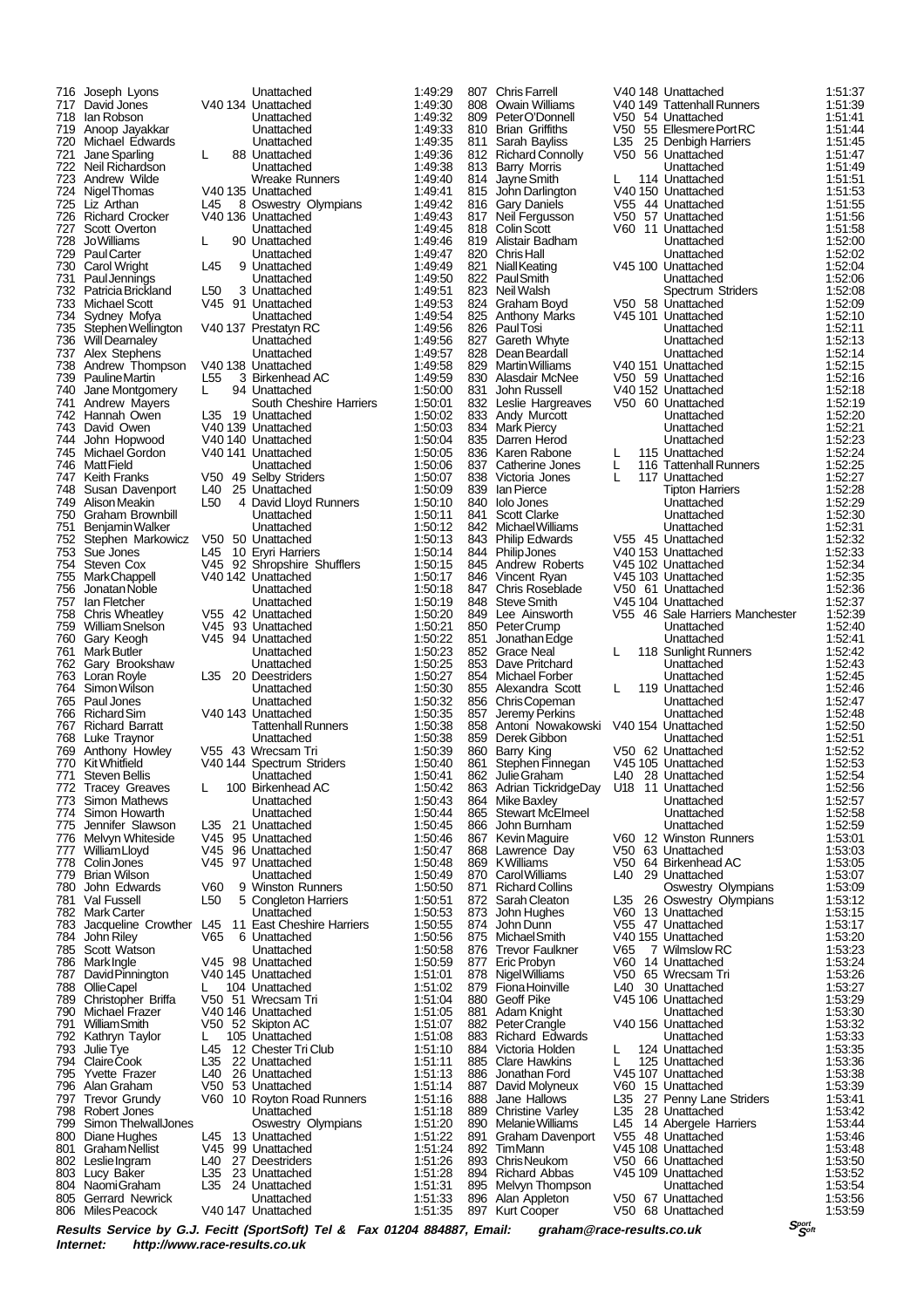902 Paul Garston Unattached<br>903 Martin McSpadden V40 157 Unattached 929 Robert Griffiths<br>930 Janet Rednath 1:55 4: Jason Bissell Lawrence Brown 983 Ellis Williams V45 122 Unattached<br>984 Mary Stevenson L40 33 Wirral AC

898 Bernadette Pedder L45 15 Unattached 1:54:03<br>899 Malcolm Towler V65 8 Northern Veterans AC 1:54:08 899 Malcolm Towler V65 8 Northern Veterans AC 1:54:08 900 Shaun Smith Unattached 1:54:09<br>901 Gordon Adam V45 110 Unattached 1:54:11 901 Gordon Adam V45 110 Unattached 1:54:11<br>902 Paul Garston Unattached 1:54:13<br>903 Martin McSpadden V40 157 Unattached 1:54:15 903 Martin McSpadden V40 157 Unattached 1:54:15 904 Felicity Curtis L40 31 Unattached 1:54:17 905 Michael Lane V55 49 Unattached 1:54:18 906 Antony Lomax V45 111 Unattached 1:54:20 907 Alastair Morrison V40 158 Unattached 1:54:21 908 Keith Cotton V40 159 Unattached 1:54:23<br>909 Tim Warrell V45 112 Unattached 1:54:24 909 Tim Warrell V45 112 Unattached 1:54:24<br>910 Nick Maiden V40 160 Unattached 1:54:26 910 Nick Maiden V40 160 Unattached 1:54:26 911 David McGlinchey Unattached 1:54:27 912 Alan Sieber V50 69 Unattached 1:54:29<br>913 PhilipAllen V40 161 Unattached 1:54:31 913 Philip Allen V40 161 Unattached 1:54:31<br>914 Jason Hill Unattached 1:54:32<br>1:54:32 Unattached 1:54:32 914 Jason Hill Unattached 1:54:32 915 Mark Woodfield V45 113 Unattached 1:54:34<br>916 John Williams V40 162 Unattached 1:54:36 916 John Williams V40 162 Unattached 1:54:36<br>1:54:37 Neil Radley Unattached 1:54:37 917 Neil Radley Unattached 1:54:37 918 Billy Lenthall **Contracted** Unattached 1:54:38<br>919 Steven Davies V45 114 Unattached 1:54:39 919 Steven Davies V45 114 Unattached 1:54:39<br>920 Terry Davies V40 163 Unattached 1:54:40 920 Terry Davies **1:54:40**<br>921 Martyn Hancock V40 163 Unattached 1:54:42<br>921 Martyn Hancock V40 164 Unattached 1:54:42 921 Martyn Hancock V40 164 Unattached 1:54:42 922 M HowellWalmsley Unattached 1:54:43<br>923 Terry Stringer 1:55 50 Unattached 1:54:44 923 Terry Stringer V55 50 Unattached 1:54:44<br>924 Clive Sheppard V40 165 Unattached 1:54:45 923 Terry Stringer  $\begin{array}{r} \sim 0.55560 \text{ Unattached} \\ \sim 924 \text{ Clive Sheppard} \\ \sim 925 \text{ Alan Jerusalem} \\ \sim 925 \text{ Alan Jerry} \\ \sim 1.54:45 \text{ Penn} \\ \sim 1.54:47 \text{ Penn} \\ \sim 1.54:47 \text{ Penn} \\ \sim 1.54:47 \text{ Penn} \\ \sim 1.54:47 \text{ Penn} \\ \sim 1.54:47 \text{ Penn} \\ \sim 1.54:47 \text{ Penn} \\ \sim 1.54:47 \text{调} \\ \sim 1.54:$ 925 Alan Jervis Penny Lane Striders 1:54:47 926 David Lynan Penny Lane Striders 1:54:48 927 Rachel Sutton L 131 Penny Lane Striders 1:54:49 928 Matthew Henry Unattached 1:54:50<br>929 Robert Griffiths Unattached 1:54:51<br>930 Janet Redpath 1:55 4 Spectrum Striders 1:54:53 930 Janet Redpath 1 155 4 Spectrum Striders 1:54:53<br>931 Steven Richards 1:54:54 Unattached 1:54:54 931 Steven Richards V45 115 Unattached 1:54:54<br>932 Jonathan Warren Chester Tri Club 1:54:55 932 Jonathan Warren Chester Tri Club 1:54:55 933 Colin Dean Unattached 1:54:56 934 John Redmond V45 116 Unattached 1:54:58<br>935 Carrie Lambert L 133 Unattached 1:54:59 935 Carrie Lambert L 133 Unattached 1:54:59 936 Peter Fennell V45 117 Unattached 1:55:00 937 Alison Soper L35 29 Unattached 1:55:01 938 Kate Newrick L35 30 Unattached 1:55:03 939 Mark Duncan Case Contracted 1:55:04<br>940 Timothy Wheatland V45 118 Unattached 1:55:04 940 Timothy Wheatland V45 118 Unattached 1:55:05 941 Michael Smith V40 166 Unattached 1:55:06 942 Niki Field L40 32 Unattached 1:55:07 943 Simon Ellis Unattached 1:55:08 944 Julia Marsden Laten Laten Laten Laten de du 1:55:09<br>945 David Campbell V45 119 Congleton Harriers 1:55:10 945 David Campbell V45 119 Congleton Harriers 1:55:10<br>946 Karen Jones L 138 Tattenhall Runners 1:55:10 946 Karen Jones L 138 Tattenhall Runners 1:55:11<br>947 Barbara Bott L35 32 Unattached 1:55:12 947 Barbara Bott L35 32 Unattached 1:55:12 948 Simon Barlow Unattached 1:55:13 949 Brian Lewis V50 70 Unattached 1:55:14 950 Joanne Spengler L35 33 Unattached 1:55:15 951 Paul Ellis V45 120 Unattached 1:55:16<br>952 Robert Gregory V55 51 Unattached 1:55:17 952 Robert Gregory 1755 51 Unattached 1:55:17<br>953 Carol Broadbent 1.35 34 Unattached 1:55:18 953 Carol Broadbent L35 34 Unattached 1:55:18<br>954 Laura Millard 1:55:18<br>954 Laura Millard 1:55:19 954 Laura Millard Letter Letter 1142 Unattached 1:55:19<br>955 Kate Smith L35 35 Unattached 1:55:21 955 Kate Smith L35 35 Unattached 1:55:21 956 Trevor Knowles V40 167 Unattached 1:55:23 957 Martin Williamson Unattached 1:55:25 958 Brian Newton Unattached 1:55:28 959 Martin Gill Unattached 1:55:30 960 Martin Deutschland Unattached 1:55:32 external values of the Unattached 1:55:35<br>962 Jason Bissell Mattached 1:55:37 963 Neil Vickery Unattached 1:55:39 964 Paul Cooper V55 52 Unattached 1:55:42 965 Claire Ballamy L45 16 Wrecsam Tri 1:55:44 966 Richard Cartwright Unattached 1:55:47 967 Mark Harney (1945 121 Unattached 1:55:48<br>968 Rachel Worsnip (1956) L 145 Unattached 1:55:49 968 Rachel Worsnip L 145 Unattached 1:55:49<br>969 John Calvey 1:55:50<br>970 Brian McElmeel 1:56:51 V50 72 Unattached 1:55:51 1:55:51 969 John Calvey V50 71 Unattached 1:55:50 970 Brian McElmeel V50 72 Unattached 1:55:51 971 John Holleran V50 73 Unattached 1:55:52<br>972 Grant Watson Unattached 1:55:52 972 Grant Watson Unattached 1:55:53<br>973 Graham Heatley Ford Athletic 1:55:54 973 Graham Heatley **Ford Athletic** 1:55:54<br>974 Mark Leamy **Containers** Unattached 1:55:55 974 Mark Leamy (1:55:55)<br>975 Julian Plunkett (1:55:56) Unattached 1:55:56 975 Julian Plunkett Unattached 1:55:56 976 Mark Spaven Unattached 1:55:57 977 Sean Gavin Unattached 1:55:58 978 Simon Gelder V40 168 Unattached 1:55:59 979 Gaynor Pritchard L35 36 Unattached 1:56:00<br>980 Lawrence Brown V65 9 Birkenhead AC 1:56:01 981 Emma Booth L 147 Unattached 1:56:03 982 Tanya Wilson L 148 Wwa 1:56:05 984 Mary Stevenson L40 33 Wirral AC 1:56:09<br>985 Cynthia Chapman L60 1 Macclesfield Harriers & AC 1:56:11 985 Cynthia Chapman L60 1 Macclesfield Harriers & AC 1:56:11<br>986 Andrew Marsden Unattached 1:56:13 986 Andrew Marsden Unattached 1:56:13 987 Roger Brace V60 16 Sunlight Runners 1:56:15 151 Unattached

1000 Kate Lightfoot Laborator 1000 Keith Pritchard<br>1000 Keith Pritchard V40 171 Unattached 1001 Ben Ratcliffe Unattached 1071 Paul Tomlinson V40 184 Unattached<br>1072 Mark Beacroft V45 133 Unattached 1074Stephen Harris Unattached 1:58:16 1079 Owen Marshall

989 David Lee V40 169 Unattached 1:56:19 990 Mark Frith Unattached 1:56:21 991 Paul Brighton Unattached 1:56:24 992 Katie Wilson L 152 Unattached 1:56:25 993 Garry Sweeney V40 170 Unattached 1:56:27 994 Daniel Ibbetson Unattached 1:56:29 995 Susan Heyworth L40 34 Unattached 1:56:31<br>996 Liam Glennon Mattached 1:56:31 example and Unattached 1:56:33<br>
996 Liam Glennon Unattached 1:56:33<br>
997 Gavin Reeves Unattached 1:56:35 997 Gavin Reeves Contracted Charles Contracted 1:56:35<br>1:56:37 Charles Unattached 1:56:37 998 Rhodri Andrews Unattached 1:56:37 L35 37 Unattached 1:56:39<br>1:56:39 V40 171 Unattached 1:56:41 1001Ben Ratcliffe Unattached 1:56:43 1002Christopher Hanson V55 53 Unattached 1:56:45 1003 Andrew Walsh **CONTROLL CONTROLL 1003 Andrew Walsh Unattached 1:56:46**<br>1004 Sharon Pond L35 38 Unattached 1:56:47 1004 Sharon Pond L35 38 Unattached 1:56:47<br>1004 Sharon Pond L35 38 Unattached 1:56:47<br>1:56:49 1:56:49 1005Jefrey Pond **1:56:49**<br>1006Clifton Hough 1006Clifton Hough 1:56:50 1006 V40 172 Unattached 1:56:50<br>1.56:50 1.56 Unattached 1:56:52 1007 Sharon Case L 156 Unattached 1:56:52<br>1007 Sharon Case L 156 Unattached 1:56:53 1008Simon Pryce Unattached 1:56:53 1009Adrian Groves Unattached 1:56:55 1010 Ramond Power V70 1 Unattached 1:56:56<br>1011 Corum Raftery V55 54 Unattached 1:56:56 1011 Corum Raftery V55 54 Unattached 1:56:57 1012Victoria O'Brien L 157 Unattached 1:56:59 1013Geoffrey McIntosh V45 123 Unattached 1:57:00 1014Judith Deakin L60 2 Preston Harriers 1:57:01 1015Steve Munro V45 124 Unattached 1:57:03 1016 173 Unattached 1:57:04<br>1.57:04 L 159 Unattached 1:57:05 1017Helen Newbery L 159 Unattached 1:57:05 1018Graham Hughes Unattached 1:57:07 1019Daphne Hughes Luis 17 Unattached 1:57:08<br>1020 Robert Hughes V45 125 Unattached 1:57:09 1:57:09 V45 125 Unattached 1:57:09<br>1:57:11 Unattached 1021 Reith Brand Unattached 1:57:11<br>1021 Adrian Brew V40 174 Unattached 1:57:11<br>1022 Adrian Brew V40 174 Unattached 1:57:12 V40 174 Unattached 1:57:12<br>1.57:12 L 161 Unattached 1:57:14 1023Claire Darlington L 161 Unattached 1:57:14 1024 David Heggarty V50 74 Unattached 1:57:15<br>
1025 Jackie Pickup L40 35 Unattached 1:57:17 1025Jackie Pickup L40 35 Unattached 1:57:17 1026Richard Branton Unattached 1:57:18 1027William Whittaker U18 12 Unattached 1:57:18 1028Sharon Jones L35 39 Unattached 1:57:18 1029Alexander Powell U18 13 Unattached 1:57:19 1030 Cherry Collison L 164 Lostock AC 1:57:19<br>1031 Keith Humphreys V45 126 Denbigh Harriers 1:57:20 1031Keith Humphreys V45 126 Denbigh Harriers 1:57:20 1032Alastair McNab V45 127 Unattached 1:57:21 1033 Steven Hobson Unattached 1:57:23<br>1034 David Owen Unattached 1:57:24 1034David Owen Unattached 1:57:24 1035Paul Jones Unattached 1:57:26 1036Scott Douglas V40 175 Unattached 1:57:28 V40 176 Wrecsam Tri 1:57:29<br>Unattached 1:57:31 1038Jonathan Gibson Unattached 1:57:31 1039 James Love **1:57:33**<br>1040 Karl Jackson V40 177 Unattached 1:57:34 V40 177 Unattached 1:57:34<br>Unattached 1:57:34<br>1:57:36 1:57 1041 Robert Boon Unattached 1:57:36<br>1042 John Keeble V45 128 Unattached 1:57:38 10245 128 Unattached 1:57:38<br>1157:38 Unattached 1:57:39 1043Rupert Morrey 11043Rupert Morrey Unattached 1:57:39<br>1044Terence Healy 1:57:39 V40 178 Unattached 1:57:40 V40 178 Unattached 1:57:40<br>Unattached 1:57:41 1045Philip Smith (Unattached 1:57:41<br>1046 John Bulmer (V55 55 Unattached 1:57:42 1046John Bulmer V55 55 Unattached 1:57:42 1047Andrew Prichard V45 129 Unattached 1:57:43 1048 Derek Roberts Unattached 1:57:44<br>1048 Derek Roberts Unattached 1:57:44<br>1049 Mike Russell V40 179 Unattached 1:57:45 V40 179 Unattached 1:57:45<br>L50 6 Unattached 1:57:46 1050Annette Potts L50 6 Unattached 1:57:46 1051Lindsay Pritchard V55 56 Unattached 1:57:47 1052 Simon Phillips **Carlies Contract Contract Contract Contract Contract Contract Contract Contract Contract C**<br>1053 Angela Andrews L40 36 Liverpool Running Club 1:57:49 36 Liverpool Running Club 1054Nicholas Davies Unattached 1:57:50 1055Roger Stanway V55 57 Unattached 1:57:51 1056 Michael Smith V45 130 Unattached 1:57:52<br>1057 Steven Buckley Unattached 1:57:53 1057Steven Buckley Unattached 1:57:53 1058Edward Hughes V40 180 Unattached 1:57:54 1059Hayley Brinkworth L35 40 Unattached 1:57:55 1060Peter Williamson Unattached 1:57:56 1061Neil Harrison V40 181 Unattached 1:57:57 1062 Elton Watson Unattached 1:57:59<br>1063 Niall Hickey 1:57:59<br>1.58:02 V45 131 Chester Tri Club 1:58:02<br>1:58:02 V40 182 Unattached 1:58:04 1064Robert Matthews V40 182 Unattached 1:58:04 1065Chris Strange Unattached 1:58:07 1066Richard Morris Unattached 1:58:08 1067 Paul Leonard V45 132 Unattached 1:58:09<br>1068 Paul Leonard V45 132 Unattached 1:58:09<br>1068 Line Grant V40 183 Unattached 1:58:10 V40 183 Unattached 1:58:10<br>1:58:11 Unattached 1:58:11 1069John Corker Unattached 1:58:11 1070 Mark Baker Unattached 1:58:12<br>1071 Paul Tomlinson V40 184 Unattached 1:58:12<br>158:13 1:58:13 1072Mark Beacroft V45 133 Unattached 1:58:14 1073Diane Harris L 168 Unattached 1:58:15 1075Kevin Todd Unattached 1:58:17 1076Jane Entwistle L 169 Unattached 1:58:18<br>1077Chris Detton L 169 Unattached 1:58:19 1077Chris Detton Unattached 1:58:19 1078Philip Baines Unattached 1:58:20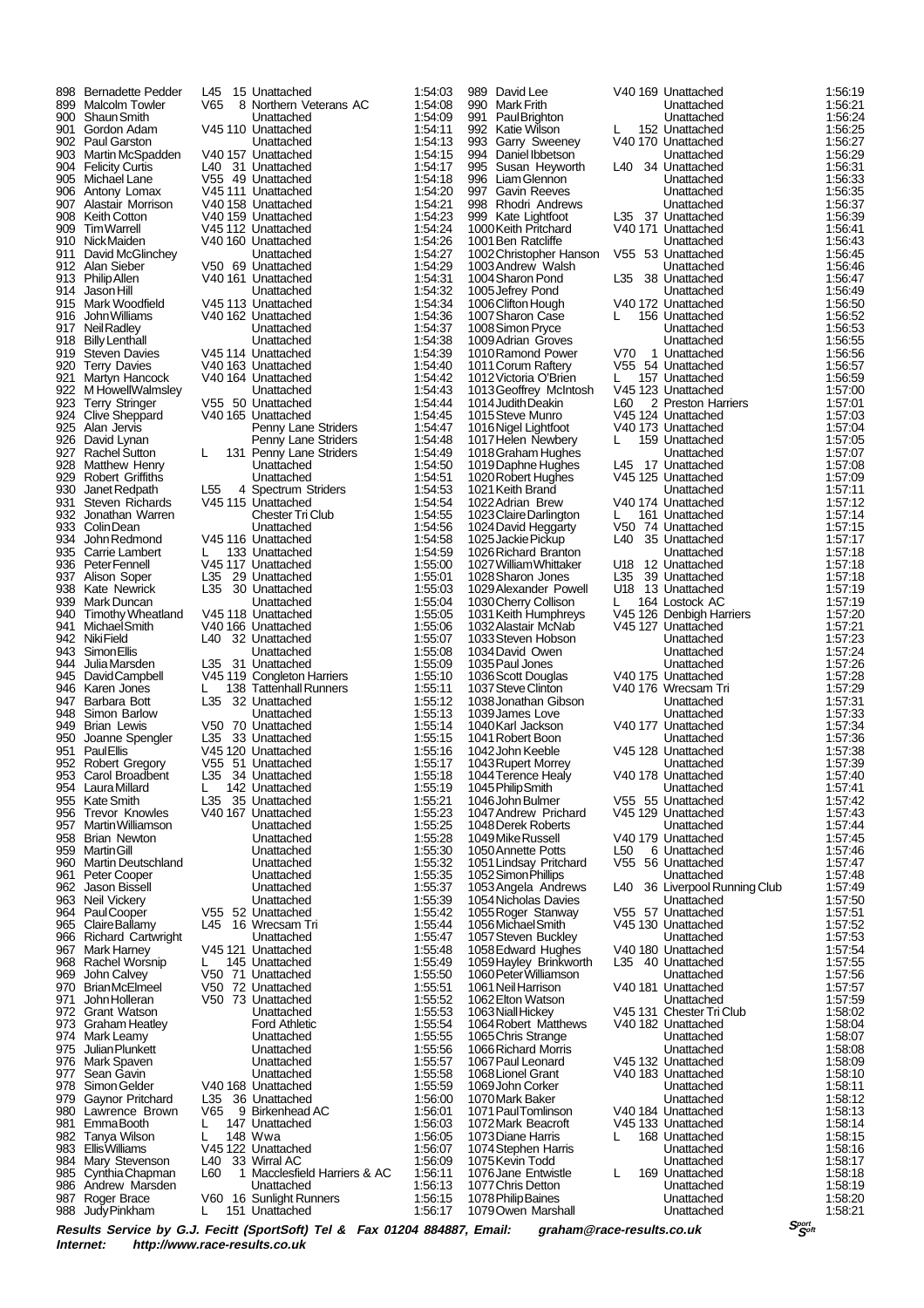1117 Michael Gaffney 1144 Carol Clulow<br>1145 Vince Robinson<br>1146 Angela Heyworth 1169Stefanie Bracknell L35 49 Unattached 2:00:53

1080Christopher Lee Unattached 1:58:22 V45 134 Unattached 1:58:23<br>1:58:24 1:58:24 Unattached 1:58:24 1082 Paula Morriss L40 37 Unattached 1:58:24<br>1083 Michael Cunningham V40 185 Unattached 1:58:25 1083 Michael Cunningham V40 185 Unattached 1:58:25<br>1084 Helen Sayers L40 38 Unattached 1:58:26<br>1085 Jeanette Roberts L 172 Unattached 1:58:27 1084 Helen Sayers L40 38 Unattached 1:58:26 1085 Jeanette Roberts L 172 Unattached 1:58:27 1086 Peter Berry 1086 Unattached 1:58:28<br>1087 Andrew Deeley 1:58:28<br>1087 Mattached 1:58:30 1087 Andrew Deeley Unattached 1:58:30<br>1088 Bill Sheppard V45 136 London Fire Brigade AAA 1:58:31 V45 136 London Fire Brigade AAA 1:58:31<br>1:58:33 Unattached 1:58:33 1089 Ian Morrell Unattached 1:58:33<br>1090 Veronika Vout L40 39 Unattached 1:58:34 1090 Veronika Vout L40 39 Unattached 1:58:34 1091Graham Oakes V50 75 Penny Lane Striders 1:58:36 1092 Greg Gerard 1:58:37<br>
1093 George Georgiou 1:50 76 Unattached 1:58:38<br>
1094 Ruth Cox 1:58:40<br>
1.58:40<br>
1.58:40 1093George Georgiou V50 76 Unattached 1:58:38 1094 Ruth Cox L 174 Unattached 1:58:40 1095 Claire Smith L40 40 Unattached 1:58:41<br>1096 Stuart Brown L40 40 Unattached 1:58:41 1096 Stuart Brown Unattached 1:58:42<br>1097 Peter Moore 1:58:44 V45 137 Village Road Runners 1:58:44 1156712<br>1158:44 Village Road Runners 1:58:44<br>1158:44 Macclesfield Harriers & AC 1.40 41 Macclesfield Harriers & AC 1:58:44<br>V40 187 Macclesfield Harriers & AC 1:58:45 1.58:45 Macclesfield Harriers & AC 1:58:45<br>158:45 V45 138 Unattached 1:58:45 1098 Jacqui Heppel<br>
1098 Jacqui Heppel<br>
1099 Phill Markey V40 187 Macclesfield Harriers & AC 1:58:45<br>
1100 Andrew Brand V45 138 Unattached 1:58:45<br>
1101 Ryan Williams U18 14 Unattached 1:58:46<br>
1:58:46 1101 Ryan Williams U18 14 Unattached 1:58:46<br>1102 Carole Bracchi L40 42 Winston Runners 1:58:46 1102 Winston Runners 1:58:46<br>
Unattached 1:58:47 1103 Mark Mutch **Drattached** 1:58:47<br>1104 Neville Kershaw V60 17 Northern Veterans AC 1:58:47 1104 Neville Kershaw V60 17 Northern Veterans AC 1:58:47<br>1105 Alan Harkness V40 188 Unattached 1:58:48 1158:48 Unattached 1:58:48<br>1158:49 L35 41 Chester Tri Club 1106 Alison Leavens L35 41 Chester Tri Club 1:58:49<br>1106 Alison Leavens L35 41 Chester Tri Club 1:58:49<br>1107 Debs Gardner L35 42 Birkenhead AC 1:58:51 1107 Debs Gardner 1.585 42 Birkenhead AC 1:58:51<br>1108 Chris Goddard 1.58:53 V40 189 Unattached 1:58:53<br>1:58:55 1:58:55 1:58:55 1109 Fiona Pickard L35 43 Unattached 1:58:55<br>1110 Natalie Batev L 181 Ryton Triathlon Club 1:58:57 1158:57<br>1.58:57 Unattached 1:59:00 1111David Lowndes **1:59:00**<br>1112Nvra Jones 1:35 44 Unattached 1:59:02 1112Nyra Jones L35 44 Unattached 1:59:02 1113John Owens 2002 - Unattached 1:59:06<br>1113John Owens 1114Lee Darch 1:59:06 1114Lee Darch V40 190 Unattached 1:59:07 1115Lee Maher Unattached 1:59:08 1116Peter Reid Unattached 1:59:11 1118Louise Saunders L 183 Royton Road Runners 1:59:20<br>1119James Christian llett V40 191 Unattached 1:59:22 1119James ChristianIlett V40 191 Unattached 1:59:22<br>1120 Frank Forrest V45 139 Unattached 1:59:24 1120Frank Forrest V45 139 Unattached 1:59:24<br>1120 L35 145 Unattached 1:59:26 1121 Adele Mackinley L35 45 Unattached 1:59:26<br>1122 Annette Barns L35 46 Unattached 1:59:26 1122Annette Barns L35 46 Unattached 1:59:29 V45 140 Unattached 1:59:31<br>V50 77 Road Runners Club 1:59:33 1124 Pickles V50 77 Road Runners Club 1:59:33<br>1.35 47 Unattached 1:59:36 1125 Angela Deeley L35 47 Unattached 1:59:36<br>1126 Danny Curtis **Lattached** 1:59:36 1126Danny Curtis **Curtis Communist Contract Unattached** 1:59:38 1127 Peter Bulmer V45 141 Unattached 1:59:40 1128 Steven Edwards V40 192 Unattached 1:59:42<br>1129 Maxine Hough L40 43 Unattached 1:59:42 1129 Maxine Hough L40 43 Unattached 1:59:45<br>1130 Linda Duffy 140 44 Unattached 1:59:47 1130 Linda Duffy **L40 44 Unattached 1:59:47**<br>1131 Paul Jeffrey **L40 44 Unattached** 1:59:49 1131 Paul Jeffrey 21.2 11.2 Unattached 1:59:49<br>1132 Inda Hampton Jones 140 45 Wrexham AAC 1:59:52 1132Linda HamptonJones L40 45 Wrexham AAC 1:59:52 1133Debbie Dodd L45 18 Wrexham AAC 1:59:53 1134 Paul Cooke **Cooker Cooker Unattached** 1:59:54<br>1135 Stephen Buckley **Cooker Unattached** 1:59:54 1135 Stephen Buckley Unattached 1:59:54<br>1136 Jennifer Murdoch 1 191 Unattached 2:00:05 1136Jennifer Murdoch L 191 Unattached 2:00:05 1137Adele Rosedale L 192 Unattached 2:00:09 1138 Kevin Roberts V40 193 Unattached 2:00:10<br>1139 Grahame Stanley V55 58 Unattached 2:00:11 1139 Grahame Stanley v55 58 Unattached 2:00:11<br>1140 Richard Aspinall v45 142 Unattached 2:00:13 1140 Richard Aspinall (1945 142 Unattached 1140 Richard 2:00:13<br>1141 Nazila Humphries (1945 148 Unattached 1141 Nazila Humphries (1956 148 Northern 1959 1141 1141 1141 1141 1 1141Nazila Humphries L35 48 Unattached 2:00:14 1142Patience Peplinski L40 46 Unattached 2:00:16 1143Sarah Brown L 195 Unattached 2:00:17 1145Vince Robinson V45 143 Unattached 2:00:20 1146Angela Heyworth L 197 Birkenhead AC 2:00:21 1147 Paul Brason Lewis Communication Unattached 2:00:23<br>1148 Tessa Doble L 198 Unattached 2:00:24 1148Tessa Doble L 198 Unattached 2:00:24 1149Christopher Cheeney Unattached 2:00:25 1150 20 Spectrum Striders 2:00:27<br>1 200 Unattached 2:00:28<br>1160 V40 194 Unattached 2:00:30 1151Faye Smith L 200 Unattached 2:00:28 1152David Wadsworth V40 194 Unattached 2:00:30 1153 Mark Maddox V40 195 Unattached 2:00:31<br>1154 Jonathan Myland V40 195 Unattached 2:00:33 1154 Jonathan Myland Unattached 2:00:33<br>1155 Alan Paynter V45 144 Unattached 2:00:34 1155Alan Paynter V45 144 Unattached 2:00:34 V40 196 Unattached 2:00:35<br>1156 121 Tattenhall Runners 2:00:36 1157Julia Tickridge L45 21 Tattenhall Runners 2:00:36 1158John Devenport Unattached 2:00:37 1159Andrew Parkin V40 197 Unattached 2:00:38 1160Stephen Kerrison Unattached 2:00:39 1161 Louise Matthews L45 22 Unattached 2:00:40<br>1162 John Millington V50 78 Unattached 2:00:41 1162 John Millington USO 78 Unattached 2:00:41<br>1163 Rachel Netherwood L 203 Unattached 2:00:42 1163Rachel Netherwood L 203 Unattached 2:00:42 1164Helen Netherwood L 204 Unattached 2:00:44 1165David Mansfield V40 198 Unattached 2:00:45 1166Russel Tobin Unattached 2:00:47 1167Richard Lawson Unattached 2:00:49 1168Jane Barclay L45 23 Unattached 2:00:51 47 Unattached

1235 David Manning<br>1236 Ceri Christie<br>1237 Andy McClean 1242Michael Gibson Unattached 2:02:53 1261 Jerome Burch

1171Kate Bertram L 208 Unattached 2:00:57 1172 Paul Marbrook <sup>Unattached</sup> 2:00:59<br>1173 Chris Jones Unattached 2:00:59 1173Chris Jones Unattached 2:00:59 1174Gareth Dawkin Unattached 2:01:00 1175John Roberts Unattached 2:01:01 1176Nadine Sturgess L 209 Unattached 2:01:02 1177 Neal Williams **Carlos 2:01:03**<br>
1177 Neal Williams **Carlos 2:01:03**<br>
1178 David Cartwright V60 18 Unattached 2:01:04 1178David Cartwright V60 18 Unattached 2:01:04<br>1179Carl Riley V45 145 Buckley Runners 2:01:06 1179 Carl Riley  $\frac{3}{145}$  145 Buckley Runners 2:01:06<br>1180 Philip Jackson V40 199 Unattached 2:01:07 1180Philip Jackson V40 199 Unattached 2:01:07 1181Steven Muskett Unattached 2:01:08 1182Kim Forshaw L45 24 Unattached 2:01:10 1183Phil Smith V40 200 Birkenhead AC 2:01:11 1184Ralph Bason V55 59 Unattached 2:01:12 11850 11850 11850 11850 11850 11850 11850 11850 11860 11860 11860 11860 11860 11860 11860 11860 11860 11860 11<br>11850 11860 11860 11860 11860 11860 11860 11860 11860 11860 11860 11860 11860 11860 11860 11860 11860 11860 11 1186Helen Gillies L50 7 Unattached 2:01:15<br>1187 Richard Lilley L50 7 Unattached 2:01:16<br>2:01:16 Unattached 2:01:16 1187Richard Lilley Unattached 2:01:16 1188David Hartley Unattached 2:01:18 1189Anthony Mayled V45 146 Unattached 2:01:19<br>1190SimonSmith Unattached 2:01:20<br>2:01:20 1190Simon Smith Unattached 2:01:20 1191Louise Goodhind L35 50 Unattached 2:01:22 1192 Steven Morrish Care Contracted 2:01:23<br>1193 David Saltaire Morrish Unattached 2:01:25 1193David Saltaire Unattached 2:01:25 1194Thomas Heaton Unattached 2:01:26 1195 V45 147 Unattached 2:01:28<br>1195 V70 2 Unattached 2:01:29 1196Clifford Grernhalgh V70 2 Unattached 2:01:29 1197Tristan Bartlett Unattached 2:01:31 1198Jennifer Burge L 213 Unattached 2:01:33 1199 Simon Letch (Unattached 2:01:34<br>1200 Andrew Aravle (V40 202 Unattached 2:01:36 12002 Unattached 2:01:36<br>12:01:37 Unattached 2:01:37 1201Glyn Edwards Unattached 2:01:37 1202 Paul Fowler **1202 Paul Fowler 12:01:39**<br>
1203 Mark Kendall 12:01:41 1203 Unattached 2:01:41<br>125 51 Unattached 2:01:43 1204 Melissa Reed L35 51 Unattached 2:01:43<br>1205 Suzanne Cheatle L35 52 Unattached 2:01:43 1205Suzanne Cheatle L35 52 Unattached 2:01:46 1206Ann Northington L40 48 North Staffs Road Runners 2:01:48 120749 Warrington Road Runners 2:01:51<br>120756 L40 50 Unattached 2:01:54 1208Kate Jowle L40 50 Unattached 2:01:54 1209Richard Hastings Unattached 2:01:56 1210Andrew Morris Unattached 2:01:59 1211Zoe Hancock L 219 Deeside AAC 2:02:02 1212Timothy Roberts V40 204 Unattached 2:02:03<br>1213Jennifer Brown L 220 Unattached 2:02:05 1213Jennifer Brown L 220 Unattached 2:02:05 1214Ben McGrath Unattached 2:02:06 1215Denize Selby L35 53 Unattached 2:02:08 1216Thomas Murray V50 79 Unattached 2:02:11 1217Athena Keene L 222 Unattached 2:02:12 1218 Lucy Emmett Later Later Later Later 2:02:14<br>1218 Lucy Emmett Later Later Later Later 2:02:14<br>1219 David Doonan V45 148 Unattached 2:02:15 1219David Doonan 1215 148 Unattached 12:02:15<br>1219David Doonan 125 148 Unattached 12:02:15<br>1220Donna Smith 140 51 Unattached 2:02:17 1220Donna Smith L40 51 Unattached 2:02:17 1221Simon Hatch Unattached 2:02:18 1222 Michael Edwards V60 19 Unattached 2:02:20<br>1223 Eddy Jones V60 19 Unattached 2:02:20 1223Eddy Jones Unattached 2:02:22 1224 Jonathan Graham V40 205 Unattached 2:02:24<br>1225 Deborah Hawker L40 52 Ellesmere Port RC 2:02:27 120 52 Ellesmere Port RC 2:02:27<br>1225 V40 206 Unattached 2:02:29 1226Stephen Richards V40 206 Unattached 2:02:29 122.32<br>12.02:32 Unattached 2:02:33 1228Michael Waters Unattached 2:02:33 1229Michael Phillips Unattached 2:02:35 1230Sean Randles V50 80 Unattached 2:02:37 1231Janet Townsend L55 5 Unattached 2:02:38 1232Jonathan Walker V40 207 Unattached 2:02:40 1233Steve Nicholls Unattached 2:02:42 1234Andrew Sumpter Unattached 2:02:43 1236Ceri Christie L45 25 Newport And District RC 2:02:47 1237Andy McClean V55 60 Unattached 2:02:48 1238 Mark Pembroke V45 149 Wallasey Athletic Club 2:02:49<br>1238 Mark Pembroke V45 149 Wallasey Athletic Club 2:02:49<br>1239 Hayley Judd L 229 Unattached 2:02:50 1239Hayley Judd L 229 Unattached 2:02:50 1240Joanne KendallSmith L40 53 Unattached 2:02:51<br>1241 Cheryl White L35 55 Pensby Runners 2:02:52 124155 55 Pensby Runners 2:02:52<br>
Unattached 2:02:53<br>
Unattached 2:02:54 1243James Kimpton Unattached 2:02:54<br>1244 Alan Sims V55 61 Unattached 2:02:56 12455 61 Unattached 2:02:56<br>1244 L 232 Unattached 2:02:57 1245Laura Jones L 232 Unattached 2:02:57 1246Julie Crawley L35 56 Winston Runners 2:02:58 Winston Runners 2:02:59<br>Unattached 2:03:00 1248Leigh Holland Unattached 2:03:00 1249Rebecca Holland L 235 Unattached 2:03:01 1250Andrew Edwards 1986 Unattached 2:03:02<br>1251 Peter Hulson 1251 Unattached 2:03:02<br>1251 Peter Hulson Unattached 2:03:04 1251Peter Hulson Unattached 2:03:04 1252 Barry Williams Unattached 2:03:05<br>1252 Barry Williams Unattached 2:03:05<br>1253 Stephen Thomley Unattached 2:03:07 1253Stephen Thornley Unattached 2:03:07 1254Frances Andrew L45 27 Unattached 2:03:08 1255Mark Thomas V40 208 Unattached 2:03:10 1256 Mike Houghton **1256 Mike Houghton** Unattached 2:03:11<br>1257 Peter Jones V50 81 Unattached 2:03:13 1257Peter Jones V50 81 Unattached 2:03:13 1258Lisa Johnson L35 57 Unattached 2:03:14 1259 David Shepherd 2002 Unattached 2:03:16<br>1260 Jennifer Chambers L 238 Tattenhall Runners 2:03:18 1260Jennifer Chambers L 238 Tattenhall Runners 2:03:18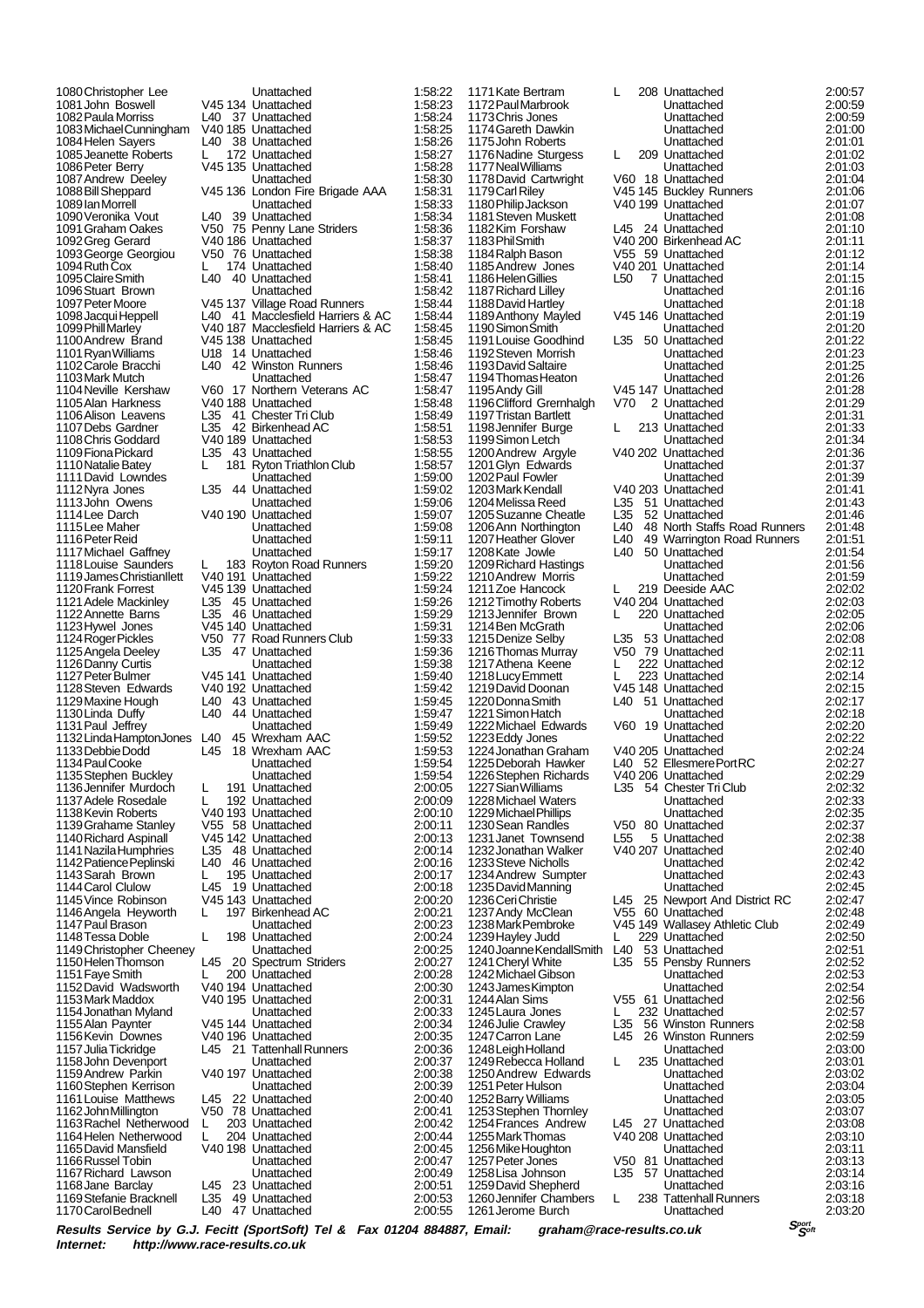1293Kate Hough L 250 Unattached 2:04:13 1326 Jodie Campion 1347 Mark Willis Unattached<br>1348 Paul Salmon Linattached 1352 Vicky Williams

1262Azzam Taktak V40 209 Unattached 2:03:22 1263James O'Donnell Unattached 2:03:24 1264Charlie Keitch Unattached 2:03:26 1265 1265 L35 58 Unattached 2:03:28<br>1260 20 Unattached 2:03:30 1266Peter Challinor V60 20 Unattached 2:03:30 1260 20 Unattached 2:03:30<br>
1267 59 Unattached 2:03:31<br>
1260 21 Unattached 2:03:33 1268Roger Tulley V60 21 Unattached 2:03:33 1269 Timothy Colehan Unattached 2:03:34<br>1270 Amanda Harrison L 241 Unattached 2:03:36 1270Amanda Harrison L 241 Unattached 2:03:36 1271Louise Hickmott L35 60 Unattached 2:03:38 1272John Howard Unattached 2:03:41 1273Roger HarrisonJones V70 3 Unattached 2:03:44 12763:47 L 243 Unattached 2:03:47<br>Unattached 2:03:50 1275 Graeme Peacock **Call Lucker Unattached** 2:03:50<br>1276 Jonatan Schofield V45 150 Unattached 2:03:53 1276Jonatan Schofield V45 150 Unattached 2:03:53 1277Terry Farrell V45 151 Unattached 2:03:54<br>1278 Keith Tyler V60 22 Cleethorpes AC 2:03:55 1278Keith Tyler V60 22 Cleethorpes AC 2:03:55 1279Stephen Anderson V40 210 Unattached 2:03:57 1280Gerard Cummins V40 211 Unattached 2:03:59 1281Glyn Bagshaw V40 212 Unattached 2:04:00 1282Neil Woods V40 213 Unattached 2:04:01 1283 Helen Jones 1283 Let 1283 Helen Jones 1283 Let 1283 Helen Jones 2:04:02<br>1284 Tracey Gill 1285 61 St Helens Sutton 2:04:04 12841 L35 61 St Helens Sutton 2:04:04<br>145 29 Unattached 2:04:05 1285Lynn Brow L45 29 Unattached 2:04:05<br>1286 Helen Hadebe L40 54 Newport And District RC 2:04:06 1286 L40 54 Newport And District RC 2:04:06<br>L 248 Unattached 2:04:07 1287Anne Evans L 248 Unattached 2:04:07 1288 Graham Passmore 1988 Unattached 1288 Graham Passmore 1988<br>1289 Paul McAllister 1988 V40 214 Lytham St A Nnes 2:04:09 1289Paul McAllister V40 214 Lytham St A Nnes 2:04:09 1290 Miriam Lamb L40 55 West Cheshire AC 2:04:10<br>1291 Mark Thomas Unattached 2:04:11 1291 Mark Thomas Unattached 2:04:11<br>1292 Philip Ward V40 215 Unattached 2:04:12 129215 Unattached 2:04:12<br>1292 L 250 Unattached 2:04:13<br>12-04:14 2:04:14 1294Julian Evitts Unattached 2:04:14 1295 Emily Nicholson L 251 Unattached 2:04:16<br>1296 David Sidebottom V40 216 Unattached 2:04:19 1296David Sidebottom V40 216 Unattached 2:04:19 1297Kerry RogersonBevanL35 62 Unattached 2:04:22 1298Helen Baxandall L40 56 Prestatyn RC 2:04:25 1299 63 Tattenhall Runners 2:04:29<br>1299 63 2:04:39 755 Chester Tri Club 1300 Claire Beswick L 255 Chester Tri Club 2:04:32<br>1301 Helen Knight L35 64 Rovton Road Runners 2:04:36 135 64 Royton Road Runners 2:04:36<br>1257 Unattached 2:04:39 1302 Krista Jones Land 2:57 Unattached 2:04:39<br>1303 Sharon Hudson Land 2:04:43 1303Sharon Hudson L 258 Unattached 2:04:43 1304Lorain McCann L40 57 Chester Tri Club 2:04:43 1305Raymond Murray V40 217 Unattached 2:04:44 1306Chris Byrom V60 23 East Cheshire Harriers 2:04:45<br>1307Barry Sylvester V65 10 North Staffs Road Runners 2:04:46 1307 V65 10 North Staffs Road Runners 2:04:46<br>160 3 Unattached 2:04:47 1308 Jan Parry Store L60 3 Unattached 2:04:47<br>1308 Jan Parry L60 3 Unattached 2:04:47<br>1309 Phillip Gibson Unattached 2:04:48 1309 Phillip Gibson 2007 Unattached 2:04:48<br>1310 Murphy Prichard U18 15 Unattached 2:04:49 1310 Murphy Prichard U18 15 Unattached 2:04:49<br>1311 Paul Atherton Unattached 2:04:51 1311Paul Atherton Unattached 2:04:51 V40 218 Unattached 2:04:52<br>145 30 Chester Tri Club 2:04:53 1313Sally Napthen L45 30 Chester Tri Club 2:04:53 1314 Orla Cafferkey L 262 Unattached 2:04:54<br>1315 James Gregory L 2:04:55 1315James Gregory Unattached 2:04:55 1316 Peter McGuinness V40 219 Unattached 2:04:57<br>1317 Kevin Watkins Brancher Unattached 2:04:59 1317Kevin Watkins Unattached 2:04:59 1318Neil Gelder Unattached 2:05:02 1319Jill Dermot L 263 Unattached 2:05:06 1320Geraint Roberts V40 220 Unattached 2:05:10 1321 Adam Smith JM 4 Unattached 2:05:14<br>
1322 Andrew Evans JM 4 Unattached 2:05:14<br>
1322 Andrew Evans Unattached 2:05:18 1322Andrew Evans Unattached 2:05:18 13265 8 Sandbach Striders 2:05:23<br>265 Unattached 2:05:28 1324Jane Wheeler L 265 Unattached 2:05:28 1325Fredrick Mottram V70 4 Pensby Runners 2:05:33 1327Gary Campion Unattached 2:05:35 1328Joanne Stewart L35 65 Unattached 2:05:37 1329Charmian Abbott L 268 Unattached 2:05:38 1330Sian Brett L35 66 Unattached 2:05:39 1331 David Alcock 1940 221 Unattached 2:05:41<br>1332 Lee Murphy 1332 Unattached 2:05:42 1332Lee Murphy Unattached 2:05:42 9 Razzers Runners 2:05:44<br>271 Unattached 2:05:46 1334 Christina Chambers L. 271 Unattached 2:05:46<br>1334 Christina Chambers L. 271 Unattached 2:05:46<br>1335 Diana Judd L55 6 Unattached 2:05:48 1335 Diana Judd L55 6 Unattached 2:05:48<br>1336 Sally Keryakoplis L50 10 Unattached 2:05:49 1336Sally Keryakoplis L50 10 Unattached 2:05:49 1337Lisa Firbank L35 67 Unattached 2:05:51 1338Stewart Birrell V40 222 Unattached 2:05:53 1339Louise Fisher L40 58 Unattached 2:05:55 1340 Kathy Baron L50 11 Unattached 2:05:57<br>1341 Simone DerWeduwen L45 31 Accrington Road Runners 2:05:59 11 Shemached<br>131 Accrington Road Runners 2:05:59<br>2:06:01 2:06:01 1342Joanne O'Neill L 278 Unattached 2:06:01<br>1343 Rachel Clifford L 279 Unattached 2:06:03 1343Rachel Clifford L 279 Unattached 2:06:03 1344 Dean Richards **1986 Library 1344 Dean Richards** 1345 Kevin O'Brien V65 11 Penny Lane Striders 2:06:07 13:06:07 Penny Lane Striders 2:06:07<br>1<br>2:06:08 2:06:08 1346Paul Beavan Unattached 2:06:08 1348Paul Salmon Unattached 2:06:12 1349Debra Greenwood L40 59 Unattached 2:06:15 1350Allison Hancock L35 68 Unattached 2:06:19 1351Justin Hancock Unattached 2:06:22

1378John Doherty V40 226 Unattached<br>1379GrahamHammond V40 227 Unattached 1443 Gareth Lloyd

1353 Alison Booth Late 69 Unattached 2:06:29<br>1354 Dave Bottoms V45 152 Chester Tri Club 2:06:31 1354Dave Bottoms V45 152 Chester Tri Club 2:06:31 V40 223 Unattached 2:06:34<br>Unattached 2:06:37 1356Gareth Williams Unattached 2:06:37 1357Janet Alcock L35 70 Unattached 2:06:40 1358Eddie Naisby V75 1 Prestatyn RC 2:06:41 1359 Julie Hirst Latinus Latinus Latinus Latinus Latinus Latinus Latinus Latinus Latinus Latinus Latinus Latin<br>1360 Francis Williams V50 82 Unattached 2:06:43 1360Francis Williams V50 82 Unattached 2:06:43 1361Maureen Batley L35 72 Denbigh Harriers 2:06:44 1362Emma Tilston L40 60 Wrecsam Tri 2:06:45 1363Angela Letman L35 73 Unattached 2:06:47 1364Sally Brophy L 289 Unattached 2:06:48 1365John Royle V40 224 Unattached 2:06:49 1366Michael Jones Unattached 2:06:50 1367David Pattinson vthe 6 Unattached 2:06:51<br>1368 Richard Pearson v45 153 Leicester Owls AC 2:06:53 V45 153 Leicester Owls AC 2:06:53<br>
L50 12 Shropshire Shufflers 2:06:54<br>
L35 74 Unattached 2:06:56 1369Mary Cox L50 12 Shropshire Shufflers 2:06:54 1370Jane DarlingtonSmith L35 74 Unattached 2:06:56 1371 Guy Rands **1988**<br>1372 Yvonne Rowe 140 61 Razzers Runners 2:06:58 1372Yvonne Rowe L40 61 Razzers Runners 2:06:59 1373Steve Mann Unattached 2:07:01 1374Martin Penn V45 154 Unattached 2:07:03 1375 Mark Smith Unattached 2:07:05<br>1376 Colin Potter 2:07:05 V40 225 Unattached 2:07:07 1376Colin Potter V40 225 Unattached 2:07:07 1377 David Mellor Unattached 2:07:09<br>1378 John Doherty V40 226 Unattached 2:07:11<br>1379 Graham Hammond V40 227 Unattached 2:07:14 1379 Graham Hammond V40 227 Unattached 2:07:14<br>1380 Gilean Field L35 75 Unattached 2:07:16 1380Gilean Field L35 75 Unattached 2:07:16 1381Graham McVey Unattached 2:07:18 1382 V60 24 Winston Runners 2:07:21<br>1382 Unattached 2:07:22 1383 Vivienne Gillanders L45 32 Unattached 2:07:22<br>1384 Pat Adams L50 13 Wrekin Road Runners 2:07:23<br>1385 Neil Quinlan Unattached 2:07:24 Wrekin Road Runners<br>LInattached 1385Neil Quinlan Unattached 2:07:24 1386 Sarah Arden L. 296 Unattached 2:07:26<br>1386 Sarah Arden L. 296 Unattached 2:07:26<br>1387 Paul Hudson Unattached 2:07:27 1387Paul Hudson Unattached 2:07:27 1388Charles Baron V55 63 Unattached 2:07:28 135 76 Liverpool Running Club 2:07:30<br>135 V65 12 Unattached 2:07:31 1390John Noakes V65 12 Unattached 2:07:31 1391William Johnson Unattached 2:07:33 1392 Alison Feely L 298 Unattached 2:07:34<br>1393 Neil Binfield Late Unattached 2:07:36 1393Neil Binfield **Carlos 12:07:36**<br>
1394 Susie Hancock L40 62 Unattached 2:07:39 1394 Susie Hancock L40 62 Unattached 2:07:39<br>1395 Lorraine Ryder L40 63 Unattached 2:07:39 1395Lorraine Ryder L40 63 Unattached 2:07:40 1396Alison Lindsay L 301 Unattached 2:07:42 1397Ros Thompson L50 14 Unattached 2:07:44 1398C ParryJones V40 228 Unattached 2:07:46 1399John Milton V40 229 Unattached 2:07:48<br>1400Jason Lock Unattached 2:07:51 1400 Jason Lock Contract Unattached 2:07:51<br>1401 Karen Craig L40 64 Unattached 2:07:53 1401Karen Craig L40 64 Unattached 2:07:53 1402Ryan Pleavin Unattached 2:07:55 1403Sarah Guinan L40 65 Unattached 2:07:58 1404Mike Beamish Unattached 2:07:59 1405 Sarah Pengelly L35 77 Unattached 2:08:01<br>1406 Richard Jones Unattached 2:08:02 1406Richard Jones Unattached 2:08:02 1.007. North Staffs Road Runners 2:08:04<br>1.08:06 2:08:06 1408 Alec Williams **Unattached** 2:08:06<br>1408 Rebecca Burnham L 307 Unattached 2:08:06 1409Rebecca Burnham L 307 Unattached 2:08:07 1410Michael Ennis Unattached 2:08:09 1411Adrian Thomas Unattached 2:08:11 1412Ian Kennedy Unattached 2:08:16 1413Jason Winstanley Unattached 2:08:22 141230 Unattached 2:08:28<br>145 155 Cheshire Hash 2:08:33 1415Martin Hack V45 155 Cheshire Hash 2:08:33 1416Marc James Unattached 2:08:39 V50 83 Razzers Runners 140 66 Macclesfield Harriers & AC 2:08:48<br>V40 231 Unattached 2:08:51 1419Graham Arthurs V40 231 Unattached 2:08:51 1420Raymond Leebetter V50 84 Unattached 2:08:54 1421 V50 85 Unattached 2:08:56<br>1 1421 12:08:59 Unattached 2:08:59 1422Rachel Harris L 309 Unattached 2:08:59 1423Nicholas Williams Unattached 2:09:01 1424Susan Beech L40 67 Unattached 2:09:04 1425Rebekah Phillips L 311 Unattached 2:09:07 1426 Deborah Riley L40 68 Unattached 2:09:10<br>1426 Deborah Riley L40 68 Unattached 2:09:10<br>1427 Ros Adams L50 15 Oswestry Olympians 2:09:13 1427Ros Adams L50 15 Oswestry Olympians 2:09:13 1428Monica Collantine L55 7 Fitness First Gorton 2:09:17 1429Jean Neve L45 33 Unattached 2:09:23 1430Brian Bennion Unattached 2:09:29 1431Toby Headdon Unattached 2:09:31 1432James Marsh Unattached 2:09:34 1433Ann McPaul L45 34 Unattached 2:09:37 1434 Neville Tilley V60 25 Unattached 2:09:40<br>1435 Stewart O'Mahoney Unattached 2:09:41 1435 Stewart O'Mahoney Unattached 2:09:41<br>1436 Chris Tidswell V40 232 Unattached 2:09:42 1436Chris Tidswell V40 232 Unattached 2:09:42 1437Kerrie Gough L40 69 Unattached 2:09:44 1438Elizabeth Scott L 318 Unattached 2:09:45 1439Garry Parker Unattached 2:09:47 1440Carl Roberts Unattached 2:09:51 1441Anthony Walker Unattached 2:09:56 145 156 Unattached 2:10:01<br>Unattached 2:10:06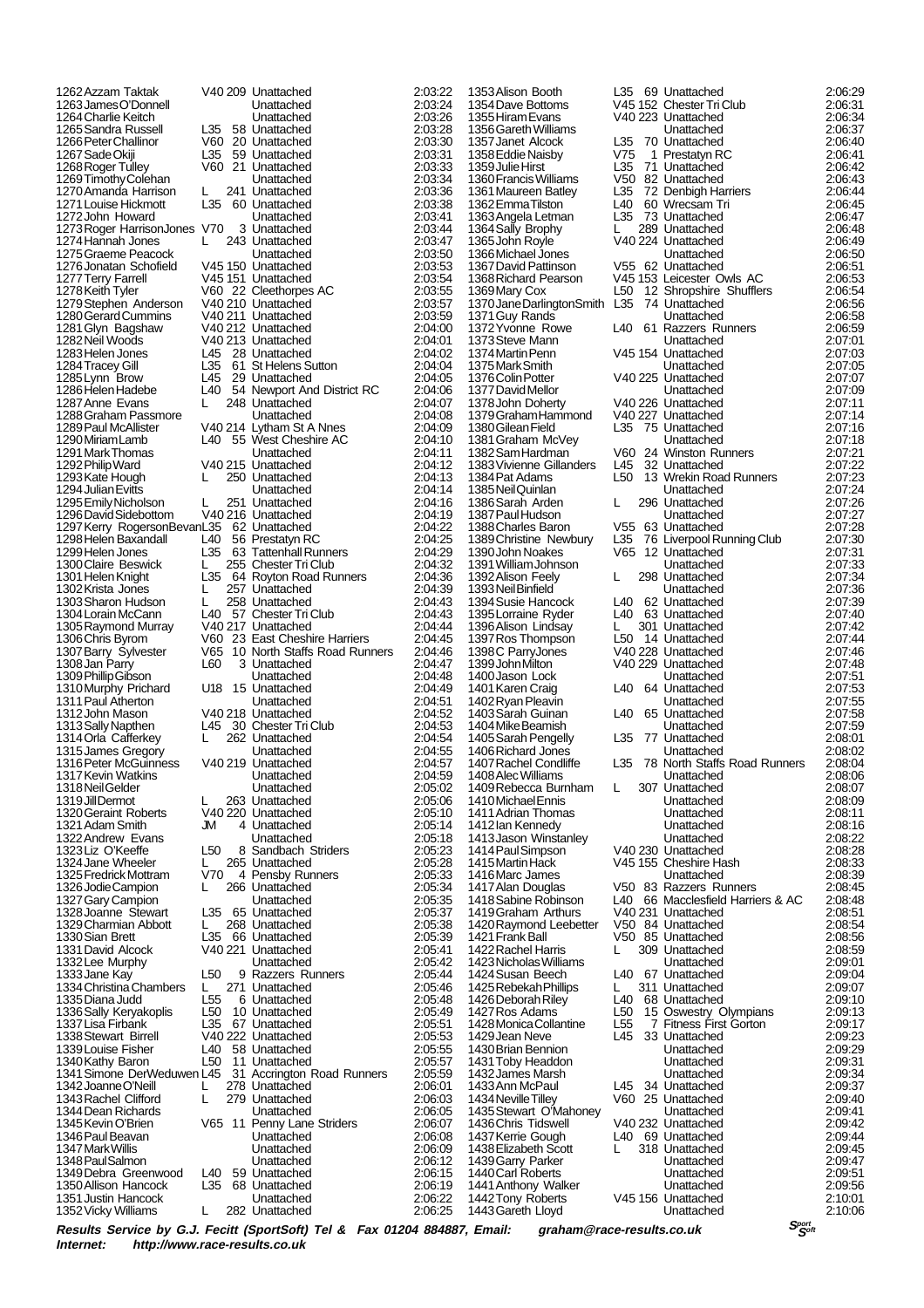1527 Lesley Clague L65 1 Tattenhall R<br>1528 Jan Redmond V40 239 Unattached 1533Emma Williams L 365 Unattached 2:13:57 1534 Olivia McHugh

1444David Hough V45 157 Unattached 2:10:11 1445Simon Platt Unattached 2:10:13 1446Clive Langham V55 64 Unattached 2:10:15 1447Rebecca Clegg L40 70 Unattached 2:10:17 140 233 Unattached 2:10:19<br>118 16 Unattached 2:10:22 1449Guy Coward U18 16 Unattached 2:10:22 1450David Toner Unattached 2:10:29 1451 Helen Harper Letter 12:10:34<br>
1452 Richard Harper V40 234 Unattached 2:10:36<br>
2:10:36 1452Richard Harper V40 234 Unattached 2:10:36 1453Christine Adams L45 35 Unattached 2:10:38 1454James Halstead Unattached 2:10:40 1455Stephen Bailes Unattached 2:10:42 1456Jonathan Davies Unattached 2:10:44 1457Jonathan Rees U18 17 Unattached 2:10:48 1458 Leonie William L 322 Unattached 2:10:52<br>1459 (No. 2905) Unattached 2:11:01 1459( No. 2905)<br>1460 Vanessa Edwards L 323 Unattached 2:11:01<br>1460 Vanessa Edwards L 323 Unattached 2:11:06 1460Vanessa Edwards L 323 Unattached 2:11:06 1461 Kath Bell **L35 79** Unattached 2:11:11<br>1462 Derek Devaney **Lattached** 2:11:16 1462Derek Devaney Unattached 2:11:16 1463 Sally Rimmer L 325 Unattached 2:11:17<br>1464 Helen White L 326 Unattached 2:11:20 1464 Helen White Lack 2:11:20<br>1465 Janet Harvey Lack 2:11:20<br>1465 Janet Harvey Lack 2:11:24 1465 Janet Harvey L 327 Unattached 2:11:24<br>1466 Janet Harvey L 327 Unattached 2:11:29<br>1466 Jan Gray V40 235 Unattached 2:11:29 1466Ian Gray V40 235 Unattached 2:11:29 1467Laura Callanan L 328 Unattached 2:11:35 1468Carrie Whittle L40 72 Unattached 2:11:41 1469Judith Heavey L55 8 Warrington Road Runners 2:11:41 1470Tim Farley Unattached 2:11:50 1471Debra McQuair L35 80 Unattached 2:11:58 1472Natascha Beran L 332 Unattached 2:11:59 1473Claire Back L40 73 Unattached 2:12:01 1474Carol Kenny L55 9 Unattached 2:12:03 1475Kevin Whitehouse Unattached 2:12:04 1476David Holladay V60 26 Unattached 2:12:05 1477 Norman Holladay V55 65 Unattached 2:12:07<br>1478 Michael Howells Unattached 2:12:08 1478Michael Howells Unattached 2:12:08 1479 Mihaela Simon Land 2:12:10<br>1480 Angela Thomason L35 81 Unattached 2:12:11 1480Angela Thomason L35 81 Unattached 2:12:11 1481Hilary Puig L40 74 Unattached 2:12:13 1482Santiago Puig V40 236 Unattached 2:12:14 1483Clare Fletcher L 338 Unattached 2:12:15 1484David Kay Unattached 2:12:16 1485Christian Gowers U18 18 Unattached 2:12:18 1486Glenda Jewsbury L40 75 Unattached 2:12:19 1487Zoey Bluff L 340 Unattached 2:12:20 1488Shantel Tedesco L 341 Unattached 2:12:21 1489David Bluff Unattached 2:12:23 1490Maggie Shannon L45 36 Unattached 2:12:24 1491Anne Williams L35 82 Unattached 2:12:25 1492Tony Devenport V55 66 Unattached 2:12:27 1493 Lattenhall Runners 2:12:28<br>135 84 Unattached 2:12:28 1494 Sharon Basford L35 84 Unattached 2:12:29<br>1495 Victoria Healey L 346 Stockport Harriers 2:12:30 1495 Victoria Herriers 2:12:30<br>1495 B5 Unattached 2:12:32<br>12:32 2:12:32 1496Karen Wilkins L35 85 Unattached 2:12:32 1497 Graeme Fletcher  $\frac{1497}{237}$  Unattached 2:12:33<br>1498 Ashley Glover Unattached 2:12:34 1498Ashley Glover Unattached 2:12:34 1499 Rebecca Payne L 348 Unattached 2:12:36<br>1500 Christopher Gibson V40 238 Unattached 2:12:37 1500Christopher Gibson V40 238 Unattached 2:12:37 140 76 Unattached 2:12:39<br>145 37 Unattached 2:12:40 1502Noele Spencer L45 37 Unattached 2:12:40 1503Andrew Murphy Unattached 2:12:42 1504 Mark Wilson **1504 Mark Wilson** Unattached 2:12:44<br>1505 Leon Evans **1505 Unattached** 2:12:45 1505Leon Evans Unattached 2:12:45 1506Kim Anten L35 86 Newport And District RC<br>1507 Elaine Williams L50 16 Northern Veterans AC 1507 Elaine Williams L50 16 Northern Veterans AC 2:12:48<br>1508 Ann Gregory L45 38 Parbold Pink Panthers 2:12:50 38 Parbold Pink Panthers 1509Hannah Noone LJ 2 Unattached 2:12:52 1510 Stephen Noone V45 158 Unattached 2:12:54<br>1511 Adam Reaper Unattached 2:12:56 1511Adam Reaper Unattached 2:12:56 1512Susan O'Connor L55 10 Unattached 2:12:59 1513Julie Jones L45 39 Unattached 2:13:01 1514Dave Reid V45 159 Chester Tri Club 2:13:04 1515Jon Packham Unattached 2:13:09 1516David Shipley V55 67 Road Runners Club 2:13:10 1517 V45 160 Unattached 2:13:11<br>1517 V45 161 Unattached 2:13:12 1518Ian Douglas V45 161 Unattached 2:13:12 1519Chris Hough Unattached 2:13:14 1520James Acton Unattached 2:13:17 1521Jennifer Perkins L35 87 Unattached 2:13:21 1522 Luke Phillpott **Depart Unattached** 2:13:25<br>1523 Tracey Sutherland U.45 40 Unattached 2:13:29 1523Tracey Sutherland L45 40 Unattached 2:13:29 1524Neil Evans Unattached 2:13:33 1525Andrew McIntyre Unattached 2:13:37 1526 Sara Davies Latinum Latin 1526 Sara Davies Latin 1527<br>1527 Lesley Clague L65 1 Tattenhall Runners 2:13:48<br>1528 Jan Redmond V40 239 Unattached 2:13:54 1528Ian Redmond V40 239 Unattached 2:13:54 1529Amanda Langstaff L35 89 Unattached 2:13:54 1530Ann Weedy L35 90 Unattached 2:13:55 1531 Beryl Roberts L40 77 Unattached 2:13:55<br>1532 Hannah Parish L. 264 Unattached 2:13:56 1532Hannah Parish L 364 Unattached 2:13:56

1625 Clare Latham

1535David Stockman V40 240 Unattached 2:13:58 1536Michael Davies V45 162 Unattached 2:13:59 1537 Louise Thompson L 367 Unattached 2:14:05<br>1538 Katie Davis L 368 Unattached 2:14:12 1538 Unattached 2:14:12<br>1538 Unattached 2:14:18 1539Magda Fattah L 369 Unattached 2:14:18 1540Michael Closey Unattached 2:14:25 1541Philip Bowes V40 241 Unattached 2:14:28 1542Jane Evans L55 11 Deestriders 2:14:32 1543Margaret Delaney L55 12 Birkenhead AC 2:14:36 1544Anne-Maria StevensonL50 17 Unattached 2:14:42 1545Brian Stevenson V50 86 Unattached 2:14:49 1546Linda Drayton L45 41 Unattached 2:14:54 1547 Eleanore Browett L 374 Unattached 2:15:00<br>1548 Andrew Bell V45 163 Congleton Harriers 2:15:02 15:02 V45 163 Congleton Harriers 2:15:02<br>15.05 11 Unattached 2:15:05 1549Beverly Pentland L35 91 Unattached 2:15:05 1550 Jane Heron L40 78 Unattached 2:15:07<br>1550 Jane Heron L40 78 Unattached 2:15:07<br>1551 Rosalind Dyde L50 18 Winston Runners 2:15:10 1551Rosalind Dyde L50 18 Winston Runners 2:15:10 1552Ken Walker V50 87 Unattached 2:15:12 1553 Janet Roberts Latin 79 Unattached 2:15:15<br>1554 Heather Cairns L35 92 Stockport Harriers 2:15:19 1554Heather Cairns L35 92 Stockport Harriers 2:15:19 1555Ron Wilkinson V50 88 Stockport Harriers 2:15:23 1556 Ian Milburn Unattached 2:15:27<br>1556 Ian Milburn Unattached 2:15:27<br>1557 Robert Oultram Unattached 2:15:31 1557Robert Oultram Unattached 2:15:31 1558Peter Milburn V50 89 Unattached 2:15:35 1559Jayne Noble L45 42 West Cheshire AC 2:15:39 V45 164 Great North Running Club 2:15:40<br>L 381 Unattached 2:15:42 1561 Veronika Michnova L 381 Unattached 2:15:42<br>1561 Veronika Michnova L 381 Unattached 2:15:42<br>1562 Karen Sheam L40 80 Wimbledon Windmilers 2:15:43 140 80 Wimbledon Windmilers 2:15:43<br>15:43 L 383 Unattached 2:15:45 1563Gemma Baron L 383 Unattached 2:15:45 1564Stuart Duffy Unattached 2:15:53 1565Melanie Gibbins L 384 Unattached 2:16:01 1566Nicholas Parkin Unattached 2:16:04 1567Lorraine Peaker L35 93 Unattached 2:16:07 1568 Craig Badley **1568** Craig Badley 1568 Craig Badley 16.09<br>1569 Brian Heywood 1569 Unattached 2:16:12 1569Brian Heywood V45 165 Unattached 2:16:12 1570Bethan Jones L45 43 Unattached 2:16:14 1571Alan Letman Unattached 2:16:17 13 Warrington Road Runners 2:16:19<br>25:19 2:16:22 Pass Unattached 1572CarolFell L55 13 Warrington Road Runners 2:16:19<br>1573Clare Parry L 388 Unattached 2:16:22<br>1574James Bever Unattached 2:16:25 1574James Beyer **168 Exercía de La Contact de la Contact de la Contact de La Contact de La Contact de La Conta**<br>1575 Susan Jones 145 44 Unattached 2:16:27 1575 Susan Jones Letter Later Later Later 2:16:27<br>1575 Susan Jones Letter Later 2:16:27<br>1576 Elizabeth Oldfield L40 81 Unattached 2:16:29 1576Elizabeth Oldfield L40 81 Unattached 2:16:29 1577Joann Lewis L 391 Unattached 2:16:31 1578 V50 90 Royton Road Runners 2:16:33<br>T40 82 Unattached 2:16:35 1579Helen Ferguson L40 82 Unattached 2:16:35 1580 Lindsey Gordon L40 83 Unattached 2:16:38<br>1581 Sue Telfer L40 84 Unattached 2:16:43 1581Sue Telfer L40 84 Unattached 2:16:43 1582Sarah Anscombe L40 85 Unattached 2:16:48 1583Karen Bancroft L45 45 Prestatyn RC 2:16:54 1584Kirsty Wadsley L 397 Unattached 2:16:58 1585Ian Jones V40 242 Unattached 2:17:00 1586Gary Johnstone V40 243 Unattached 2:17:02 1587Michelle Lewis L35 94 Unattached 2:17:04 1588Tommy McGlynn U18 19 Unattached 2:17:06 1589 Kristy Bond L 399 Unattached 2:17:08<br>1590 Samantha Fowler L35 95 Unattached 2:17:10 1590Samantha Fowler L35 95 Unattached 2:17:10 1591Denise Stewart L50 19 Unattached 2:17:12 1592 Ceri Jones L 402 Unattached 2:17:14<br>1593 I vnne Frith L 40 86 North Staffs Road Runners 2:17:16 1593 86 North Staffs Road Runners<br>15:17:16 404 Unattached<br>2:17:19 1593 Lynne Frith L40 86 North Staffs Road Runners 2:17:16<br>1594 Claire Williams L 404 Unattached 2:17:19<br>1595 Maria Haigh L40 87 Birkenhead AC 2:17:27 1595Maria Haigh L40 87 Birkenhead AC 2:17:27 1596Mark Holme V45 166 Unattached 2:17:36 1597Gerallt Owen V40 244 Unattached 2:17:38 1598Gary Sides V40 245 Unattached 2:17:40 1990 Lever Lever Lever Lever 2:17:42<br>1599 V45 167 Unattached 2:17:44<br>150 20 Unattached 2:17:46 1600Nigel Williams V45 167 Unattached 2:17:44 1601Nuala Keegan L50 20 Unattached 2:17:46 1602 Mark Comerford V55 68 Unattached 2:17:48<br>1603 Rachel LeBreuilly L40 89 Unattached 2:17:51 1603Rachel LeBreuilly L40 89 Unattached 2:17:51 1604Mandy Pryce L 409 Unattached 2:17:57 1605Susan Harrison L50 21 Helsby RC 2:18:03 1606Martyn Allan Unattached 2:18:09 1607Rhiannon Burgess L 411 Unattached 2:18:11 1608 Margaret Bamforth L55 14 Unattached 2:18:14<br>1608 Margaret Bamforth L55 14 Unattached 2:18:14<br>1609 Steven Ellerton JM 5 Unattached 2:18:17 1609 Steven Ellerton JM 5 Unattached 2:18:17<br>1610 David Round Unattached 2:18:20 1610David Round Unattached 2:18:20 1611Mirko Ajder V40 246 Unattached 2:18:23 140 90 West Cheshire AC 2:18:26<br>16:29 Linattached 2:18:29 1613Benjamin Williams Unattached 2:18:29 1614Susan Walker L40 91 Unattached 2:18:31 1615John Rowlands V55 69 Telford Harriers 2:18:34 1616Joanne O'Brien L40 92 Unattached 2:18:36<br>1616Joanne O'Brien L40 92 Unattached 2:18:36<br>1617 Peter Marshall V65 13 Tattenhall Runners 2:18:39 1617 Peter Marshall 165 13 Tattenhall Runners 2:18:39<br>1618 Nigel Morgan 1618 Nigel Norgan 1618 Nigel Norgan 1619 Alison J angley 1 1619 Alison 17:18:44 V40 247 Unattached<br>L. 416 Unattached 1619Alison Langley L 416 Unattached 2:18:44 1620Sarah Thomas L 417 Unattached 2:18:45 1621Carole Thomas L50 22 Unattached 2:18:46 1622 Jennifer Farrall L 419 Unattached 2:18:50<br>1623 Sion Edwards L 419 Unattached 2:18:50 1623Sion Edwards Unattached 2:18:54 1624Alison Hurst L 420 Unattached 2:18:58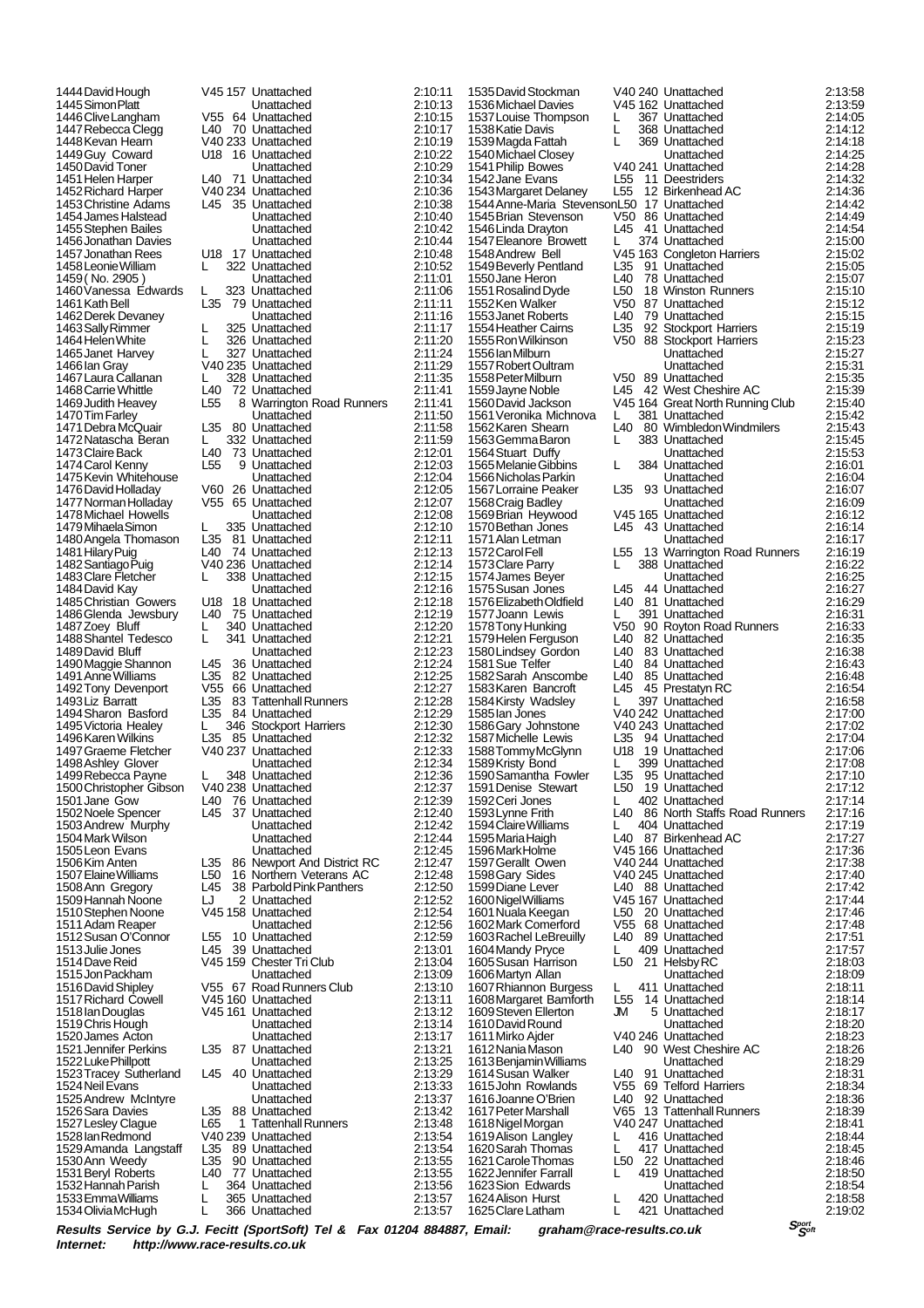1630 Luke Halliwell Unattached<br>1631 Rebekab Warwick Luis 422 Linattached 1683 Sophie Sixsmith L 457 Unattached<br>1684 Ian Lord Linattached 1690 Steven Payton<br>1691 Bill Morse V55 71 1715Christopher Rafferty V50 93 Unattached 2:25:16<br>1716Charles Harrison V65 15 Unattached 2:25:23 1716 Charles Harrison

1626 Laurie Cartwright **1626** Unattached 2:19:08<br>1627 Neil Coathup **1627 Neil Coathup 1627 Neil Coathup** 1627Neil Coathup Unattached 2:19:14 1628Kieran Sherlock U18 20 Unattached 2:19:16 1629 Philip Taylor **Carlo Unattached** 2:19:18<br>1630 Luke Halliwell **1630 Luke Halliwell** 2:19:20<br>1631 Rebekah Warwick L 422 Unattached 2:19:22 1631Rebekah Warwick L 422 Unattached 2:19:22 1632Sarah Williams L35 96 Unattached 2:19:24 1633Jozan Young L40 93 Unattached 2:19:26 1634Julia Kouyoumdjian L 425 Unattached 2:19:28 1635Thomas Sieber **1635Thomas Sieber** Unattached 2:19:30<br>1636Antony Craig 165 14 Unattached 2:19:32 1636Antony Craig V65 14 Unattached 2:19:32 1637Ruth Moore L 426 Unattached 2:19:34 1638Jane Moore L35 97 Unattached 2:19:36 1639 Unattached 2:19:38<br>1639 Unattached 2:19:40 1640 Rebecca Harris L 429 Unattached 2:19:40<br>1641 Tony Schenck V50 91 Unattached 2:19:42 1641 Tony Schenck V50 91 Unattached 2:19:42<br>1642 Jenny Hughes L 430 Unattached 2:19:44 1642Jenny Hughes L 430 Unattached 2:19:44 16431 Unattached 2:19:47<br>1642 L50 23 Unattached 2:19:50 1644Maria Labedzka L50 23 Unattached 2:19:50 1645 Rebecca Leak L35 98 Unattached 2:19:53<br>1646 Peter Leak Block Unattached 2:19:54 1646Peter Leak Unattached 2:19:54 1647Huw Roberts V45 168 Unattached 2:19:55<br>1648Laura Bolton L45 46 Parbold Pink Panthers 2:19:56 Parbold Pink Panthers 2:19:56<br>Unattached 2:19:59 1649Nicholas Wright Unattached 2:19:59 1650 Derek Mason Chromattached 2:20:03<br>1651 Stephen Fletcher V55 70 Pocklington Runners 2:20:07 1651Stephen Fletcher V55 70 Pocklington Runners 2:20:07 1652Kay Stevenson L35 99 Unattached 2:20:08 1653David Howe Unattached 2:20:10 1654Emma Ritson L35 100 Unattached 2:20:12 1655Graham Jones V50 92 Unattached 2:20:15 1656 Paul Smith Unattached 2:20:19<br>1657 Sarah Savage 140 94 Helsby RC 2:20:23<br>1658 I wida Walsh 140 95 Unattached 2:20:27 1657Sarah Savage L40 94 Helsby RC 2:20:23 1658Lynda Walsh L40 95 Unattached 2:20:27 1659 Julia CarrierBoswell L45 47 Unattached 2:20:31<br>1660 Greg Reed Unattached 2:20:35 1660Greg Reed Unattached 2:20:35 1661Bradley Hebden Unattached 2:20:39 1662 Gillian Clingham L50 24 Unattached 2:20:43<br>1663 Fraser Kerr V40 248 Unattached 2:20:44<br>1664 Andrea Porter L35 101 Unattached 2:20:45 1663Fraser Kerr V40 248 Unattached 2:20:44 1664Andrea Porter L35 101 Unattached 2:20:45 1665Deanna Mithen L35 102 Unattached 2:20:47 1666Karen Birchall L35 103 Unattached 2:20:48 erved a Vietnam 1667 Clare Bissell de 444 Unattached 2:20:50<br>1668 Brenda Sharp 1660 L40 96 Unattached 2:20:57 1668Brenda Sharp L40 96 Unattached 2:20:57 1669Melany Simpson L40 97 Unattached 2:21:03 1670Adrian Hill Unattached 2:21:18 1671 Rachel Boothman L 447 Unattached 2:21:20<br>1672 Margaret Gardiner L40 98 Unattached 2:21:22 1672Margaret Gardiner L40 98 Unattached 2:21:22 1673Anita D'henin L40 99 Unattached 2:21:24 1674 Nina Gordon L 450 Unattached 2:21:27<br>1675 Janet Morgan L55 15 Chester Tri Club 2:21:32 1575 15 Chester Tri Club 2:21:32<br>140 100 Unattached 2:21:47 1676Gaynor Phillips L40 100 Unattached 2:21:47 1677Emma Baker L 453 Unattached 2:21:50 1678 L35 104 Unattached 2:21:51<br>1678 L40 101 Unattached 2:21:54 1679Louise Baker L40 101 Unattached 2:21:54 1680Lindsay Brown L45 48 Razzers Runners 2:21:57 1681Robbie Mills Unattached 2:22:00 1682Andy Clarke Unattached 2:22:11 1684Ian Lord Unattached 2:22:35 1685Chris Haggett V60 27 Unattached 2:22:38 1686 Wendy Clerkin L40 102 Unattached 2:22:41<br>1687 Martin Smith V45 169 Unattached 2:22:44 1687Martin Smith V45 169 Unattached 2:22:44 V45 170 Cheshire Police 2:22:47<br>1688 105 Sandbach Striders 2:22:50 1689Christine Harding L35 105 Sandbach Striders 2:22:50 1691Bill Morse V55 71 Unattached 2:23:01 1692Rachel Hughes L 460 Unattached 2:23:07 1693Andrew Davies Unattached 2:23:14 1694Paul Fletcher Unattached 2:23:21 1695Kathleen Bulmer L40 103 Unattached 2:23:28 140 104 Chester Tri Club 2:23:37<br>1696 L 463 Unattached 2:23:38 1697Lydia Staddon L 463 Unattached 2:23:38 1698Paul Staddon V55 72 Unattached 2:23:39 1699 Terry Rylance Unattached 2:23:40<br>1700 Jenny Smith L 464 Unattached 2:23:45 1700 Jenny Smith L 464 Unattached 2:23:45<br>1701 Helen Symonds L35 106 Unattached 2:23:51 1701 L35 106 Unattached 2:23:51<br>1701 L50 25 Unattached 2:23:57 1702Sandra Robertson L50 25 Unattached 2:23:57 1703Alexander Ferguson V60 28 Unattached 2:24:17 1704Georgina Trow L 467 North Staffs Road Runners 2:24:37 1705 Gordon Lilley 2:24:39<br>1705 Gordon Lilley Unattached 2:24:39<br>1706 James Sloane Unattached 2:24:41 1706James Sloane Unattached 2:24:41 1707 Fiona Thomton L40 105 Unattached 2:24:42<br>1707 Fiona Thomton L40 105 Unattached 2:24:44 1708 249 Unattached 2:24:44<br>1708 2:24:44<br>2:24:45 Unattached 2:24:45 1709Nicola Hannen Luis 469 Unattached 2:24:45<br>1710 Flizabeth Spurling Luis 470 Unattached 2:24:47 1710Elizabeth Spurling L 470 Unattached 2:24:47 140 106 Unattached 2:24:52<br>140 107 Chester Tri Club 2:24:58 1712Dawn McGregor L40 107 Chester Tri Club 2:24:58 1713 Sandra Barrett L40 108 Chester Tri Club<br>1713 Sandra Barrett L40 108 Chester Tri Club<br>1714 Nicola Daunt Ludwig L474 Unattached 2:25:10 1714 Nicola Daunt L 474 Unattached 2:25:10<br>1715 Christopher Rafferty V50 93 Unattached 2:25:16

1717 Evie Randles L3 1718Shams Khan<br>1719Sheridan Moss: 2:25 1719 Sheridan Moss 1720 Simon Moxon<br>1721 Maggie Gaskell L4 1723 Donna Southby L<br>1723 Donna Southby L<br>1724 Sophie Hunter L 1724 Sophie Hunter L<br>1725 Kim Coppack L3 1725 Kim Coppack L<br>1726 Carol Howe L 1726 Carol Howe L<br>1727 Joanne Byrne L 1729 Natalie Brady L<br>1730 Bob Thompson V5 1730 Bob Thompson 1731 ( No. 368 )<br>1731 ( No. 368 ) Unattached 2:26:11<br>1732 Gill Hardie Units 1732 Gill Hardie Land Blue<br>1733 Rachael Heath L 1733 Rachael Heath L<br>1734 Emma Hunter Lu 1734 Emma Hunter L<br>1735 Mova Blain Lua 1735 Mova Blain 1736 Mark Sanderson<br>1737 Maxine Henderson U4 1737 Maxine Henderson 1738 Lucy Price Late 2:36:40<br>1738 Lucy Price Late Late 2:40<br>1739 Nigel Thake V4 1739 Nigel Thake 1740 Neil Merton 1741 Barry Rylance<br>1742 Linda Bristow Tyler L5 11144 Dennis Baugh V5<br>1744 Dennis Baugh V5<br>1745 Paul Faton V4 1745 Paul Eaton <sup>V4</sup><br>1746 Brenda Simpson L4 1746 Brenda Simpson L4<br>1747 Margaret Smith L4 1747 Margaret Smith L4<br>1748 Frances Mann L4<br>1749 Claire Lyon L3 1748 Frances Mann 1749 Claire Lyon Li<br>1749 Claire Lyon Li<br>1750 Emma Hampson L 1749 Stalle Byen<br>1750 Emma Hampson L<br>1751 Katy Garrington L 1753 Simon Taylor<br>1754 Neil Booth V4 1754 Neil Booth 1755 Rory Callan 1756 Simon Wilcox<br>1756 Simon Wilcox<br>1757 Sheila Howlett L3! 1757 Sheila Howlett 1758 Richard Lewis<br>1759 Maureen Smith L6 1759 Maureen Smith L6<br>1760 Pamela Fletcher L4 1760 Pamela Fletcher L4<br>1761 Suzanne Lea L5 1761 Suzanne Lea L5<br>1762 Helen Humphreys L4 1762 Helen Humphreys 1765 Patricia Salisbury L6 1766Benjamin Sealey Unattached 2:29:43 1767 Helen Lloyd L3:<br>1768 Robert Lloyd V4 1768 Robert Lloyd V4<br>1769 Christina Pryce U.5 1769 Christina Pryce L5<br>1770 Eleanor Dennis L3 1770 Eleanor Dennis 1771 Heidi Stewart Luis<br>1771 Heidi Stewart LL<br>1772 Helen Hadlev L5 1772 Helen Hadley L5<br>1773 Mandy Stanley L6 1773 Mandy Stanley L4<br>1774 Thomas Richards V4 1774Thomas Richards V4<br>1775 Behnaz KamalyAsl L5<br>1776 Roger Burch V5 1775 Behnaz KamalyAsl 1776 Roger Burch Views<br>1776 Roger Burch Views<br>1777 Helen Barratt L 1777 Helen Barratt 1778David Heeley Unattached 2:31:00 1779Colin Wardale V50 95 Unattached 2:31:06 1780 Patricia Linney<br>1781 Laura Baron L 1781 Laura Baron 1784 Claire Manock L4<br>1785 Claire Robins L3 1785 Claire Robins L3<br>1786 Ryan Smith JIV 1786 Ryan Smith 1787 David Higgins<br>1788 Irina Zvonarjova L4 1788 Irina Zvonarjova 1789 Marie Rylance L 1790 Gary Wilding 1791 Steve Knowles 1792 Alun Jones<br>1793 Rachel West LJ 1793 Rachel West 1794 Catriona Levitt L<br>1795 Yvonne Birkett L4 1795 Yvonne Birkett L<br>1796 Katryn Burgess L 1796 Katryn Burgess L<br>1797 Christina Harrison L3 1797 Christina Harrison L3<br>1798 Helen Heath L4 1798 Helen Heath<br>1798 Helen Heath L4<br>1799 Eric Rowlands V4 1799 Eric Rowlands 1800 Andrew Robinson<br>1801 Nicola Roopey UA 1801 Nicola Rooney Land<br>1802 Susan Manuel Land 1802Susan Manuel L40 119 Warrington Road Runners 2:35:47 1803 Norman Grundy 1804 Lizzie Marshall L3<br>1804 Lizzie Marshall L3<br>1805 Grace Pickles 15 1805 Grace Pickles 1806 Natalie Gunner L<br>1807 Dawn Sissons L4 1807 Dawn Sissons

| 1717 Evie Randles                   |                 | L35 107 Unattached                | 2:25:24 |
|-------------------------------------|-----------------|-----------------------------------|---------|
| 1718 Shams Khan                     |                 | Unattached                        | 2:25:26 |
| 1719 Sheridan Moss                  |                 | L35 108 Unattached                | 2:25:28 |
| 1720 Simon Moxon                    |                 | Unattached                        | 2:25:30 |
| 1721 Maggie Gaskell                 |                 | L40 109 Unattached                | 2:25:32 |
| 1722 Laura Homeyard                 | L               | 478 Unattached                    | 2:25:34 |
| 1723 Donna Southby                  | L               | 479 Unattached                    | 2:25:36 |
|                                     |                 |                                   |         |
| 1724 Sophie Hunter                  | L               | 480 Unattached                    | 2:25:38 |
| 1725 Kim Coppack                    |                 | L35 109 Unattached                | 2:25:46 |
| 1726 Carol Howe                     | L               | 482 Unattached                    | 2:25:54 |
| 1727 Joanne Byrne                   | L               | 483 Unattached                    | 2:25:59 |
| 1728 Clare Wilson                   | L               | 484 Unattached                    | 2:26:05 |
|                                     |                 |                                   |         |
| 1729 Natalie Brady                  | L               | 485 Unattached                    | 2:26:11 |
| 1730 Bob Thompson                   |                 | V50 94 Manchester Harriers        | 2:26:17 |
| 1731 (No. 368)                      |                 | Unattached                        | 2:26:19 |
| 1732 Gill Hardie                    |                 | L40 110 North Staffs Road Runners | 2:26:21 |
| 1733 Rachael Heath                  | L               | 487 Unattached                    | 2:26:23 |
|                                     | L               |                                   |         |
| 1734 Emma Hunter                    |                 | 488 Unattached                    | 2:26:26 |
| 1735 Moya Blain                     | L45             | 49 Unattached                     | 2:26:29 |
| 1736 Mark Sanderson                 |                 | Unattached                        | 2:26:33 |
| 1737 Maxine Henderson               |                 | L45 50 Unattached                 | 2:26:36 |
| 1738 Lucy Price                     | L.              | 491 Unattached                    | 2:26:40 |
| 1739 Nigél Thake                    |                 | V40 250 Unattached                | 2:26:54 |
|                                     |                 |                                   |         |
| 1740 Neil Merton                    |                 | Unattached                        | 2:27:09 |
| 1741 Barry Rylance                  |                 | Unattached                        | 2:27:41 |
| 1742 Linda BristowTyler             |                 | L50 26 Cleethorpes AC             | 2:27:42 |
| 1743 Michelle Monaghan              | L.              | 493 Unattached                    | 2:28:23 |
| 1744 Dennis Baugh                   |                 | V55 73 Unattached                 | 2:28:25 |
| 1745 Paul Eaton                     |                 | V40 251 Unattached                | 2:28:47 |
|                                     |                 |                                   |         |
| 1746 Brenda Simpson                 |                 | L45 51 Unattached                 | 2:28:50 |
| 1747 Margaret Smith                 | L45             | 52 Unattached                     | 2:28:59 |
| 1748 Frances Mann                   |                 | L40 111 Unattached                | 2:29:00 |
| 1749 Claire Lyon                    |                 | L35 110 Unattached                | 2:29:02 |
| 1750 Emma Hampson                   | L               | 498 Unattached                    | 2:29:04 |
|                                     |                 |                                   |         |
| 1751 Katy Garrington                | L.              | 499 Unattached                    | 2:29:05 |
| 1752 Judith Cotgrove                |                 | L40 112 Unattached                | 2:29:07 |
| 1753 Simon Taylor                   |                 | Unattached                        | 2:29:09 |
| 1754 Neil Booth                     |                 | V45 171 Unattached                | 2:29:10 |
| 1755 Rory Callan                    |                 | Unattached                        | 2:29:12 |
| 1756 Simon Wilcox                   |                 | Unattached                        | 2:29:13 |
|                                     |                 |                                   |         |
| 1757 Sheila Howlett                 |                 | L35 111 Unattached                | 2:29:15 |
| 1758 Richard Lewis                  |                 | Unattached                        | 2:29:16 |
| 1759 Maureen Smith                  | L60             | 4 Unattached                      | 2:29:18 |
| 1760 Pamela Fletcher                |                 | L40 113 Unattached                | 2:29:20 |
| 1761 Suzanne Lea                    | L <sub>50</sub> | 27 Unattached                     | 2:29:23 |
|                                     | L45             | 53 Unattached                     | 2:29:27 |
| 1762 Helen Humphreys                |                 |                                   |         |
| 1763 (No. 1499 )                    |                 | Unattached                        | 2:29:31 |
| 1764 Stephen Taylor                 |                 | V45 172 Unattached                | 2:29:35 |
| 1765 Patricia Salisbury             | L60             | 5 Hearts                          | 2:29:39 |
| 1766 Benjamin Sealey                |                 | Unattached                        | 2:29:43 |
| 1767 Helen Lloyd                    |                 | L35 112 Unattached                |         |
|                                     |                 |                                   | 2:29:47 |
| 1768 Robert Lloyd                   |                 | V40 252 Unattached                | 2:29:51 |
| 1769 Christina Pryce                |                 | L50 28 Unattached                 | 2:29:55 |
| 1770 Eleanor Dennis                 |                 | L35 113 Unattached                | 2:30:10 |
| 1771 Heidi Stewart                  | L.              | 510 Unattached                    | 2:30:19 |
| 1772 Helen Hadlev                   |                 | L50 29 Unattached                 | 2:30:30 |
|                                     |                 |                                   |         |
| 1773 Mandy Stanley                  | L45             | 54 Unattached                     | 2:30:31 |
| 1774 Thomas Richards                |                 | V45 173 Unattached                | 2:30:33 |
| 1775 Behnaz KamalyAsl               | L55             | 16 Unattached                     | 2:30:38 |
| 1776 Roger Burch                    |                 | V55 74 Unattached                 | 2:30:44 |
| 1777 Helen Barratt                  | L               | 514 Unattached                    | 2:30:49 |
| 1778 David Heeley                   |                 | Unattached                        | 2:31:00 |
|                                     |                 |                                   |         |
| 1779 Colin Wardale                  |                 | V50 95 Unattached                 | 2:31:06 |
| 1780 Patricia Linney                |                 | L55 17 Unattached                 | 2:31:12 |
| 1781 Laura Baron                    | L.              | 516 Unattached                    | 2:31:31 |
| 1782 Svetlana Jevrejeva             | L45             | 55 Unattached                     | 2:31:45 |
| 1783Caroline Kay                    |                 | L40 114 Unattached                | 2:31:55 |
| 1784 Claire Manock                  | L45             | 56 Unattached                     | 2:32:05 |
| 1785 Claire Robins                  |                 | L35 114 Unattached                | 2:32:14 |
|                                     |                 |                                   |         |
| 1786 Ryan Smith                     | JM              | 6 Unattached                      | 2:32:23 |
| 1787 David Higgins                  |                 | Unattached                        | 2:32:33 |
| 1788 Irina Zvonarjova               |                 | L40 115 Unattached                | 2:32:58 |
| 1789 Marie Rylance                  | L               | 522 Unattached                    | 2:33:29 |
| 1790 Gary Wilding                   |                 | Unattached                        | 2:33:46 |
|                                     |                 |                                   |         |
| 1791 Steve Knowles                  |                 | Unattached                        | 2:33:54 |
| 1792 Alun Jones                     |                 | Unattached                        | 2:34:05 |
| 1793 Rachel West                    | LJ              | 3 Unattached                      | 2:34:27 |
| 1794 Catriona Levitt                | L               | 524 Unattached                    | 2:34:27 |
| 1795 Yvonne Birkett                 |                 | L40 116 Unattached                | 2:34:35 |
| 1796 Katryn Burgess                 | L.              | 526 Unattached                    | 2:35:11 |
| 1797 Christina Harrison             |                 | L35 115 Unattached                | 2:35:27 |
|                                     |                 |                                   |         |
| 1798 Helen Heath                    |                 | L40 117 Unattached                | 2:35:27 |
| 1799 Eric Rowlands                  |                 | V40 253 Unattached                | 2:35:28 |
| 1800 Andrew Robinson                |                 | Unattached                        | 2.35.29 |
| 1801 Nicola Rooney                  |                 | L40 118 Unattached                | 2:35:30 |
| 1802 Susan Manuel                   |                 | L40 119 Warrington Road Runners   | 2:35:47 |
| 1803 Norman Grundy                  |                 | V60 29 Birkenhead AC              | 2:35:47 |
|                                     |                 |                                   |         |
| 1804 Lizzie Marshall                |                 | L35 116 South Cheshire Harriers   | 2:35:53 |
| 1805 Grace Pickles                  | L50             | 30 Road Runners Club              | 2:36:08 |
|                                     |                 |                                   |         |
| 1806 Natalie Gunner                 | L               | 533 Unattached                    | 2:36:35 |
| 1807Dawn Sissons                    | L45             | 57 Unattached                     | 2.36.45 |
| Email:<br>graham@race-results.co.uk |                 | Sport<br>Soft                     |         |